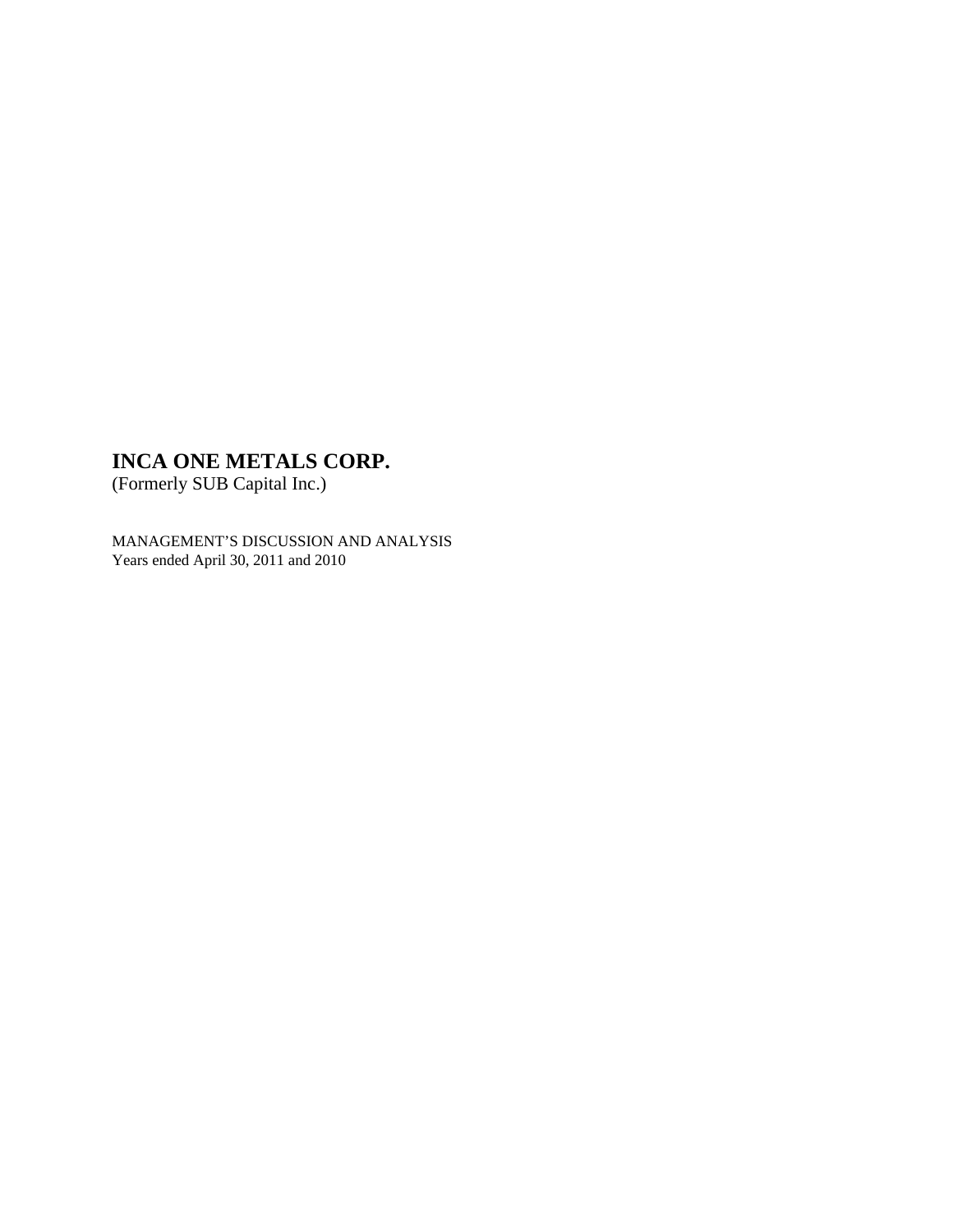(Formerly SUB Capital Inc.)

Management's Discussion & Analysis Years ended April 30, 2011 and 2010

The Management's Discussion and Analysis ("MD&A") of Inca One Metals Corp. (the "Company" or "IO") for the years ended April 30, 2011 and 2010 has been prepared by management in accordance with the requirements of National Instrument 51-102 as of August 26, 2011 and should be read in conjunction with the audited financial statements and related notes thereto of the Company, as at and for the years ended April 30, 2011 and 2010, which were prepared in accordance with Canadian generally accepted accounting principles. The Company's reporting currency is the Canadian dollar, and all monetary amounts in this MD&A are expressed in Canadian dollars unless otherwise stated.

This MD&A may contain "forward-looking statements" which reflect the Company's current expectations regarding its future results of operations, performance and achievements. The Company has tried, wherever possible, to identify these forward-looking statements by, among other things, using words such as "anticipate," "believe," "estimate," "expect" and similar expressions. The statements reflect the current beliefs of the management of the Company, and are based on currently available information. Accordingly, these statements are subject to known and unknown risks, uncertainties and other factors, which could cause the actual results, performance, or achievements of the Company to differ materially from those expressed in, or implied by, these statements.

The Company undertakes no obligation to publicly update or review the forward-looking statements whether as a result of new information, future events or otherwise, other than as required by applicable law.

Historical results of operations and trends that may be inferred from the following discussions and analysis may not necessarily indicate future results from operations.

#### **Highlights for the Year and Recent Developments**

Effective September 23, 2010, the Company completed its Change of Business pursuant to an option agreement dated June 25, 2010, with Unity Energy Corp. with respect to the Thorburn Lake property. See "*Description of Business".* 

- On September 24, 2010, the Company's listing was transferred from the NEX Board to the TSX Venture Exchange ( the "Exchange") as a Tier 2 Mining Issuer Issuer and commenced trading on the Exchange under the trading symbol "SUB".

In October 2010, the Company appointed two directors to the Board. The two new additions were Thomas Henricksen and Oliver W. Foeste. See "*Appointments*".

- On November 15, 2010, the Company commenced trading on the Frankfurt Stock Exchange under the ticker symbol "SU9". The German Securities Number is "A1C8PL" and the international security identification number (ISIN) is CA8642642059.

- On March 25, 2011, the Company entered into a definitive letter agreement to acquire a 100% interest in the Las Huaquillas gold-copper project located in the Department of Cajamarca in northern Peru. This transaction was approved by the Exchange on August 19, 2011. See "*Description of Business".* 

Effective May 11, 2011, the Company changed its name to Inca One Metals Corp. and its common shares commenced trading on the Exchange under the new trading symbol "IO".

- On May 24, 2011, the Company entered into a loan agreement whereby IO will advance up to US\$100,000 to a Peruvian company to fund its exploration activities. See "*Subsequent Events"*.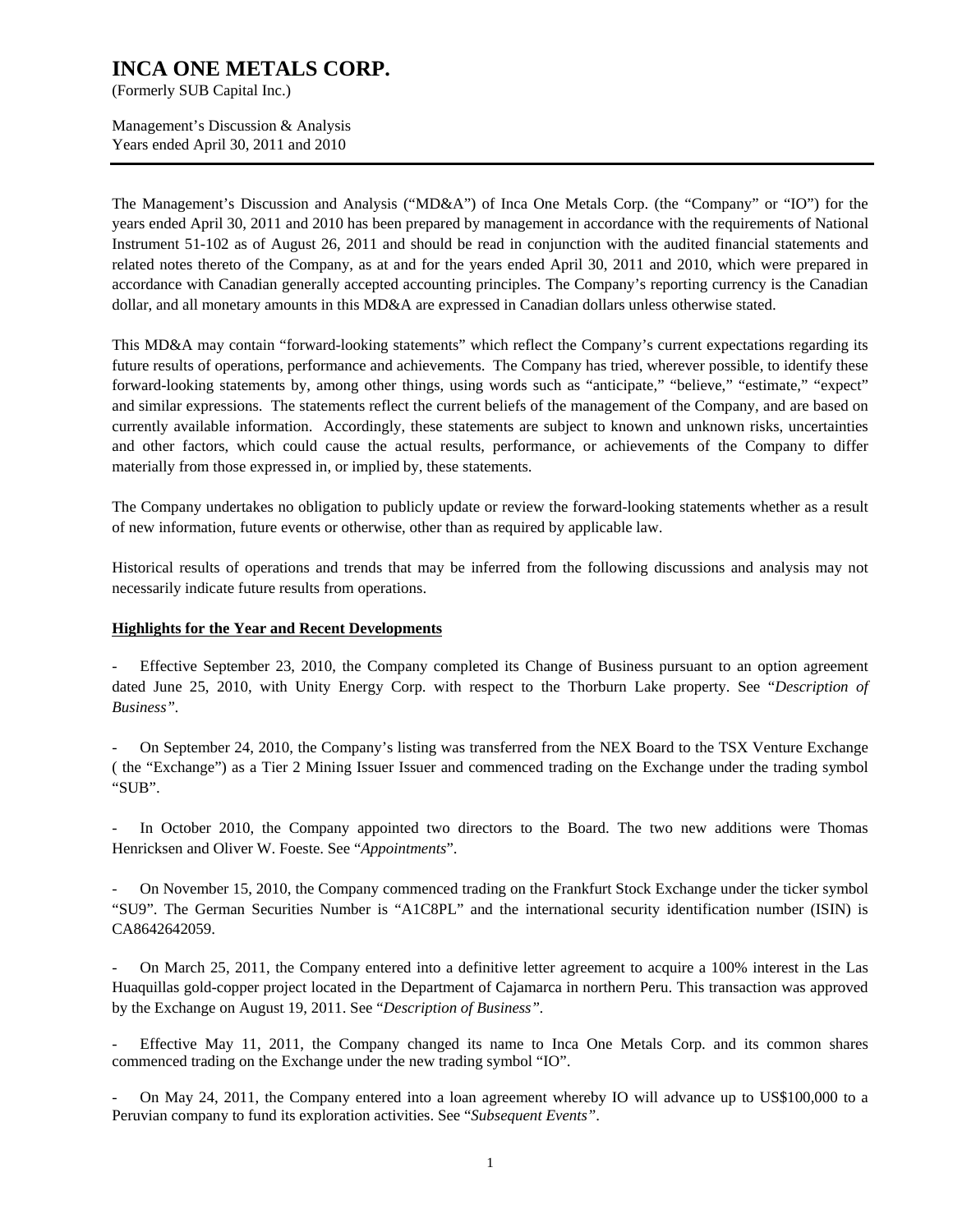(Formerly SUB Capital Inc.)

Management's Discussion & Analysis Years ended April 30, 2011 and 2010

- On June 28, 2011, Inca One formed its wholly-owned subsidiary in Peru named Inca One Metals S.A.

- On June 30, 2011, the Company closed a non-brokered private placement of 5,000,000 at \$0.40 per unit for gross proceeds of \$2,000,000. See "*Subsequent Events"*.

#### **Description of Business**

The Company was incorporated under the laws of Canada on November 9, 2005. The Company is a junior mineral resource exploration company with a focus on the acquisition, exploration and development of mineral properties. It had the right to acquire a 75% interest in the Thorburn Lake Property (the "Property") located in Saskatchewan. Subsequent to the year end, the Company determined that it would not pursue the option agreement and all costs incurred on the property were written off as at April 30, 2011.

On March 25, 2011, the Company entered into a definitive letter agreement to acquire 100% shares of a private Peruvian company which owns 100% interest in the Las Huaquillas gold-copper project located in the Department of Cajamarca in northern Peru. On August 19, 2011, the transaction was approved by the Exchange.

In addition to the Company's ongoing work program on the Property, it continues to actively evaluate new potential projects.

#### **Las Huaquillas Project**

On March 25, 2011, the Company entered into a definitive letter agreement with Rial Minera SAC ("Rial") and its shareholders (collectively the "Optionors") pursuant to which the Company has been granted an option to acquire all of the issued and outstanding shares of Rial (the "Rial Shares"). Rial is a private Peruvian company that owns a 100% interest in the Las Huaquillas gold-copper project located in the Department of Cajamarca in northern Peru. Pursuant to the agreement, the Company can acquire 100% of the Rial Shares, of which 95% may be acquired by (a) paying an aggregate of US\$5,000,000 to the Optionors; (b) issuing 5,000,000 common shares of the Company to the Optionors; and (c) incurring exploration expenditures of US\$10,000,000 over a period of four years.

Upon the Company acquiring 95% of Rial Shares, a 1% net smelter royalty shall be payable to the Optionors on all future production. After completion of the cash and share payments and exploration expenditures, the Company may earn a further 5% of Rial Shares by issuing an additional 3,000,000 common shares to one of the Optionors within 15 days of notice of exercise of the option. In addition, the Company shall issue to one of the Optionors as bonus payments one common share of the Company per each new ounce of gold or gold equivalent that is found or determined to exist on the project, in excess of 560,000 ounces of gold or gold equivalent, to be delivered upon public announcement of such discovery.

A finder's fee of \$282,500 and 400,000 common shares are payable to an arm's length party over a period of four years.

As at April 30, 2011, the Company incurred acquisition and other costs of \$158,097 on the property. Subsequent to the year end, the Company paid to the Optionors US\$175,000 and issued 200,000 common shares at a fair value of \$74,000 pursuant to the option agreement.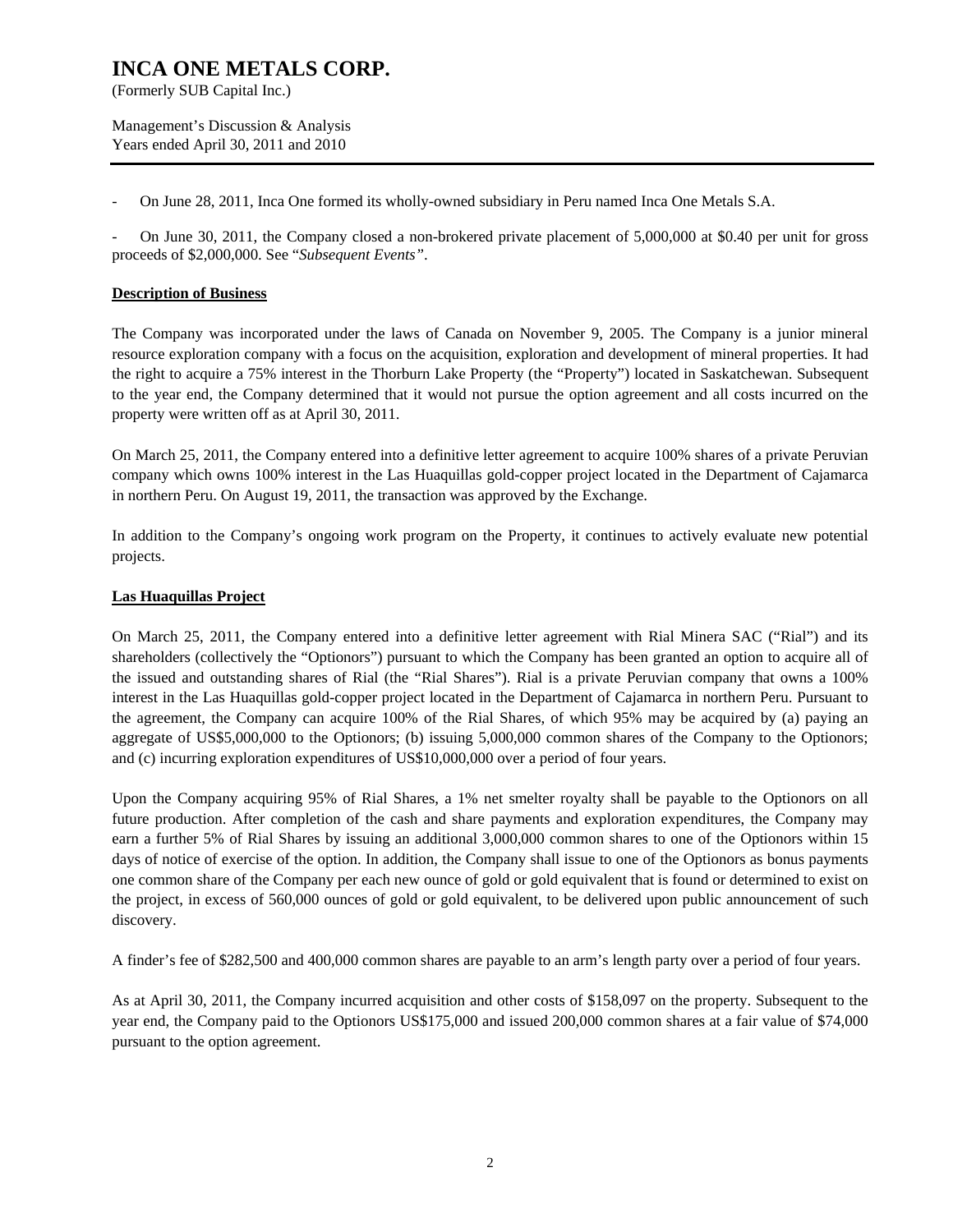(Formerly SUB Capital Inc.)

Management's Discussion & Analysis Years ended April 30, 2011 and 2010

#### *About the Project:*

The Project is located in the Department of Cajamarca in northern Peru. It is easily accessible by road and is situated at a relatively low elevation of between 1000 to 1800 meters. It consists of 9 mineral concessions and is 3700 hectares in size.

Peru, a mineral rich country, is the largest gold producer in South America ( $6<sup>th</sup>$  worldwide), the world's largest producer of silver and the 2nd largest producer of copper worldwide as of 2009. **(1)** "The Cajamarca mining district, located in northern Peru, has one of the largest gold inventories in South America with the economic high-sulphidation Yanacocha Au mine, plus several smaller Au epithermal and porphyry Cu-Au deposits."  $(2)$ 

Several gold targets and two porphyry copper-gold systems have been identified on the Project to date:

- a) Gold targets include the 2.2 km long Los Socavones Zone, including the El Huabo and Las Huaquillas showings and the Porvenir-Guabo Alto high-sulphidation epithermal zone.
- b) Porphyry Cu-Au: The Cementerio and San Antonio Cu- Au porphyry systems.

Previous exploration on the Project by Cooperacion Minero Peruano - Alemana (1988-1992) and Sulliden Gold Corporation Ltd. (TSX: SUE, "Sulliden") (1996 - 1999) consisted of surface geological, geochemical, and geophysical studies, 26 drill holes and 1200 meters of underground workings.

In 1998, Sulliden estimated that a 500 meter section of the 2.2 km long **Los Socavones Zone hosts a geological resource of 6.57 million tonnes grading 2.09 g/t Au and 25.2 g/t Ag, equivalent to 443,000 ounces of gold and 5.3 million ounces of silver.** This has been calculated at a cutoff of 1.5 g/t gold, and remains open at depth and along strike. This historic resource, based on 10 drill holes and 20 mineralized intercepts, was estimated by Sulliden to a depth of 200 meters.*(3)* 

*The historic resource was calculated in 1998 and the Company has not completed the work necessary to have the historical estimate verified by a Qualified Person. The Company is not treating the estimate as a current NI 43-101 defined resource and the historical estimate should not be relied upon. The Project will require considerable future exploration which the Company intends to carry out in due course.* 

The average true width encountered to date of the Los Socavones gold mineralization is 20+ meters, with some intercepts more than 75 meters in true width. Only a quarter of the length of the Los Socavones Zone has been drill tested in some detail. See attached geology plan map (Figure 1) and Los Socavones Zone drillhole cross section (Figure 2). Table 1 below summarizes some highlighted mineralized intercepts of the Los Socavones Zone. **(3)**

| <b>DDH</b>     | From (m) | To(m)  | Length (m) | Au $(g/t)$ | Ag $(g/t)$ |
|----------------|----------|--------|------------|------------|------------|
| <b>LH97-08</b> |          | 78.0   | 78.0       | 2.71       | 19.0       |
| <b>LH97-13</b> | 181.75   | 195.25 | 13.50      | 2.86       | 57.0       |
| <b>LH97-07</b> | 28.5     | 70.5   | 42.0       | 2.05       | 24.6       |
| <b>PD-1</b>    | 100.25   | 134.65 | 34.4       | 2.71       | 38.63      |
| <b>PD-2</b>    | 66.15    | 80.15  | 14.0       | 8.41       | 105.93     |
| <b>PD-4</b>    | 39.25    | 59.45  | 20.2       | 2.79       | 42.77      |

**Table 1: Highlighted mineralized intercepts of the Los Socavones Zone.** (3)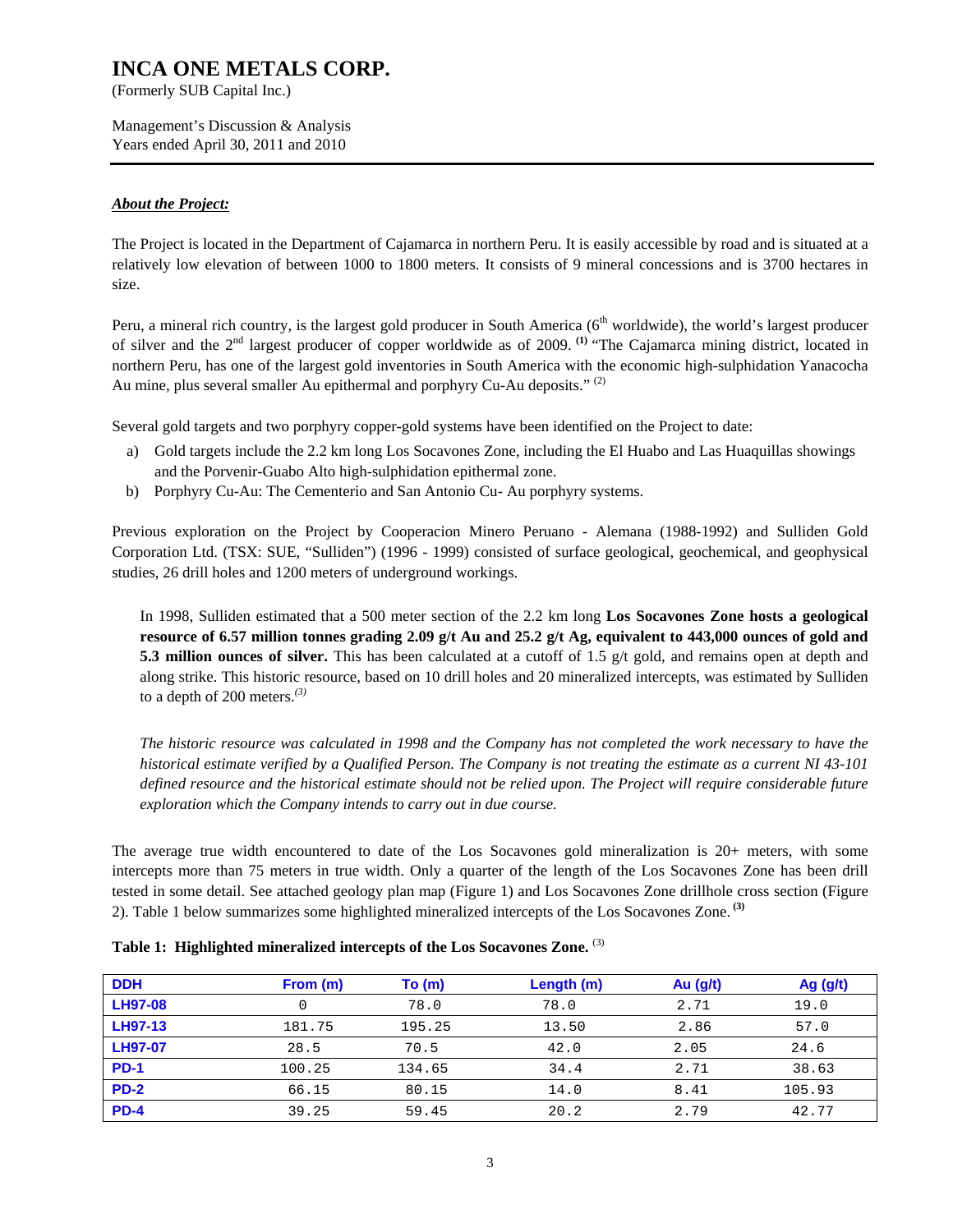(Formerly SUB Capital Inc.)

Management's Discussion & Analysis Years ended April 30, 2011 and 2010

Sulliden drilled exploratory holes in the Cementario and San Antonio copper-gold-porphyry systems (each system is more than 1 kilometer across) based on soil, rock, and IP anomalies. The best hole at Cementario (LH97-04) intersected 99.5 meters of 0.47% Cu and 0.11g/t Au.**(2)(3)** The Company has filed a technical report relating to the Project prepared in accordance with National Instrument 43-101 on Sedar and it is also available on the Company's website www.incaone.com.

- *(1) Source: US Geological Survey (2009 Minerals Yearbook Peru, February 2011)*
- *(2) Source: Tectonic, Magmatic and Metallogenic Evolution of The Cajamarca Mining District, Northern Peru. PHD Thesis; Richard Charles Idris Davies. December 2002.*
- *(3) Source: Sulliden Annual Report filed August 12, 1998, available on www.sedar.com*

The technical information above has been prepared in accordance with the Canadian regulatory requirements set out in NI 43-101 and reviewed on behalf of the Company by Thomas A. Henricksen, PhD, a Qualified Person under NI 43-101.

#### **The Thorburn Lake Property**

On June 25, 2010, the Company entered into an option agreement with Unity Energy Corp. ("Unity") to acquire a 75% interest in the Property. Unity currently has an option to acquire a 100% undivided interest in the Property pursuant to an agreement dated February 22, 2010 with GWN Investment Ltd. ("GWN"). The Company had the right to exercise the option by incurring exploration expenditures totaling 2,400,000 prior to February 22, 2014 (\$200,000 on or before December 31, 2011), making a cash payment to Unity totaling \$30,000 (paid) and making the underlying cash payments to GWN totaling \$600,000 over a period of three years.

Subsequent to April 30, 2011, the Company decided not to pursue its option agreement with Unity Energy Corp. and as a result, \$40,545 in resource property costs was written-off as at April 30, 2011.

#### **Appointments**

Effective October 20, 2010, Thomas Henricksen was appointed as a Director of the Company. Mr. Henricksen, PhD, brings over 35 years of experience to the Company in the mineral exploration industry, which includes over 20 years with Bear Creek Mining (BCM–V), Kennecott Exploration and Rio Tinto Exploration (RIOZ). During his tenure at Rio Tinto, he successfully discovered significant borate deposits in southern Bolivia, and acquired the Ollachea and Corani precious metal projects in Peru. In 2005, he recommended to Centenario Copper the acquisition of the Pelusa copper project in Chile, part of the Franke Copper Project, acquired and currently in production by Quadra Mining (QUX-T). Mr. Henricksen also served as Chief Geologist of Norsemont Mining Inc. (NOM-T), where he initiated and managed the exploration of the Constancia copper porphyry deposit. Currently, Mr. Henricksen is Chief Geologist for AQM Copper (AQM-V) in Peru, responsible for the initial exploration at Zafranal, a 50/50 Joint Venture with Teck Resources Ltd. (TCK-Z) Mr. Henricksen holds a BSc. in Geology from the University of Wisconsin-Oshkosh and a PhD in Economic Geology from Oregon State University.

Effective November 1, 2010, Oliver Foeste was appointed as a Director of the Company. Mr. Foeste is a chartered accountant with over 10 years of experience in corporate structuring, acquisitions, financial reporting and corporate governance. He started his career with the accounting firm of Deloitte & Touche where he obtained his CA designation in 2006. Mr. Foeste also provided business consulting services to entrepreneurial start-up operations. Mr. Foeste is an associate partner of Breakwater Accounting Advisors LLP, a Vancouver-based accounting firm providing services primarily for the resource sector. Previously, he was director of finance and corporate secretary of Huntingdon Real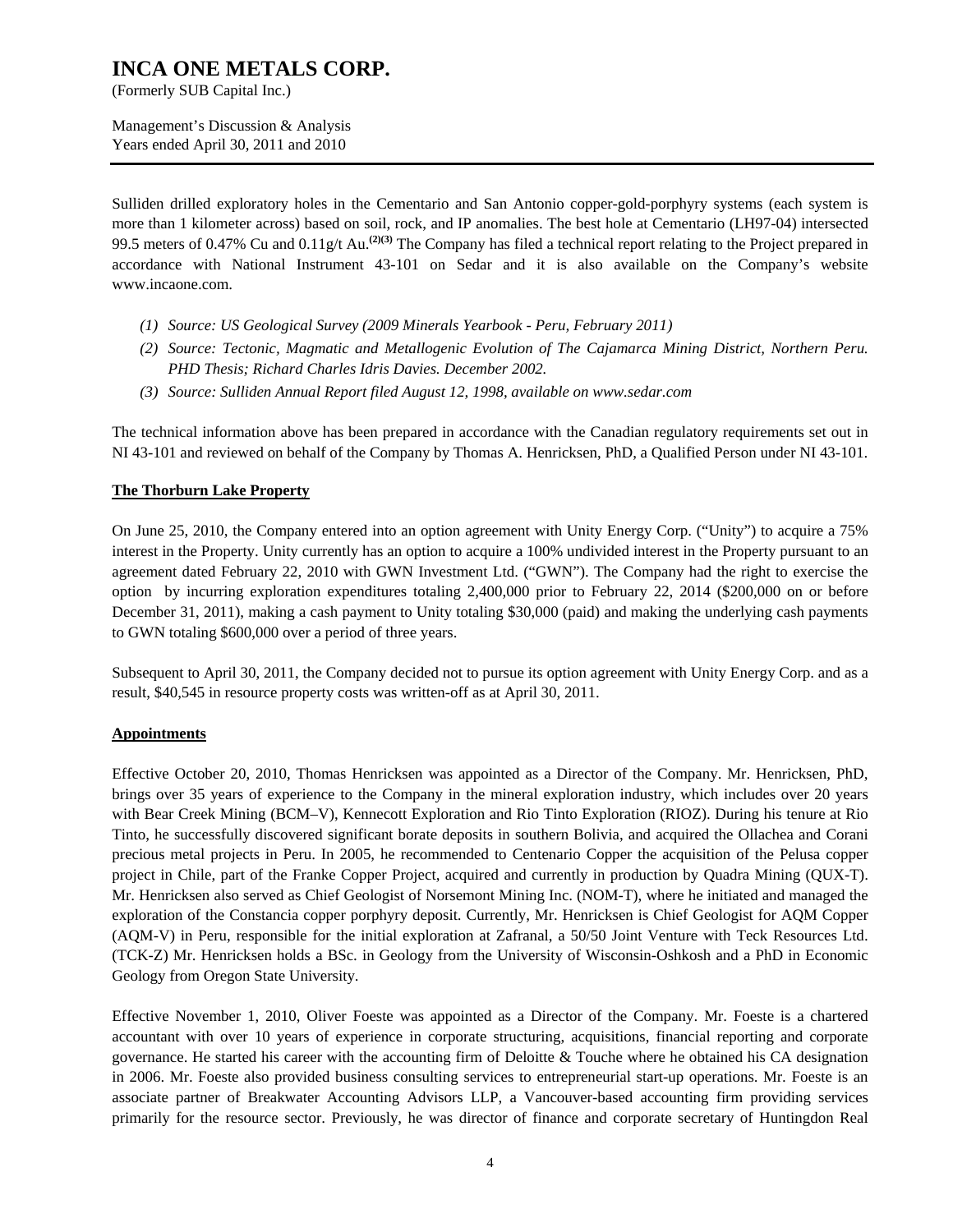(Formerly SUB Capital Inc.)

Management's Discussion & Analysis Years ended April 30, 2011 and 2010

Estate Investment Trust, a Vancouver-based TSX-listed issuer and prior to that was U.S. Divisional Controller at Precision Drilling Trust, a leading TSX and NYSE listed, oilfield services provider based in Calgary, Alberta.

#### **Risk Factors**

The Company is in the business of acquiring, exploring and, if warranted, developing and exploiting natural resource properties. Due to the nature of the Company's business and the present stage of exploration of its resource properties (which are primarily early stage exploration properties with no known resources or reserves that have not been explored by modern methods), the following risk factors, among others, will apply:

*Mining Industry is Intensely Competitive:* The Company's business of the acquisition, exploration and development of mineral properties is intensely competitive. The Company may be at a competitive disadvantage in acquiring additional mining properties because it must compete with other individuals and companies, many of which have greater financial resources, operational experience and technical capabilities than the Company. Increased competition could adversely affect the Company's ability to attract necessary capital funding or acquire suitable producing properties or prospects for mineral exploration in the future.

*Resource Exploration and Development is Generally a Speculative Business:* Resource exploration and development is a speculative business and involves a high degree of risk, including, among other things, unprofitable efforts resulting not only from the failure to discover mineral deposits but from finding mineral deposits which, though present, are insufficient in size to return a profit from production. The marketability of natural resources that may be acquired or discovered by the Company will be affected by numerous factors beyond the control of the Company. These factors include market fluctuations, the proximity and capacity of natural resource markets, government regulations, including regulations relating to prices, taxes, royalties, land use, importing and exporting of minerals and environmental protection. The exact effect of these factors cannot be accurately predicted, but the combination of these factors may result in the Company not receiving an adequate return on invested capital. The great majority of exploration projects do not result in the discovery of commercially mineable deposits of ore.

*Fluctuation of Metal Prices:* Even if commercial quantities of mineral deposits are discovered by the Company, there is no guarantee that a profitable market will exist for the sale of the metals produced. Factors beyond the control of the Company may affect the marketability of any substances discovered. The prices of various metals have experienced significant movement over short periods of time, and are affected by numerous factors beyond the control of the Company, including international economic and political trends, expectations of inflation, currency exchange fluctuations, interest rates and global or regional consumption patterns, speculative activities and increased production due to improved mining and production methods. The supply of and demand for metals are affected by various factors, including political events, economic conditions and production costs in major producing regions. There can be no assurance that the price of any mineral deposit will be such that any of its mineral properties could be mined at a profit. *Permits and Licenses:* The operations of the Company will require licenses and permits from various governmental

authorities. There can be no assurance that the Company will be able to obtain all necessary licenses and permits that may be required to carry out exploration, development and mining operations at its projects, on reasonable terms or at all. Delays or a failure to obtain such licenses and permits or a failure to comply with the terms of any such licenses and permits that the Company does obtain, could have a material adverse effect on the Company.

*No Assurance of Profitability:* The Company has no history of earnings and, due to the nature of its proposed business, there can be no assurance that the Company will ever be profitable. The Company has not paid dividends on its shares since incorporation and does not anticipate doing so in the foreseeable future. The only present source of funds available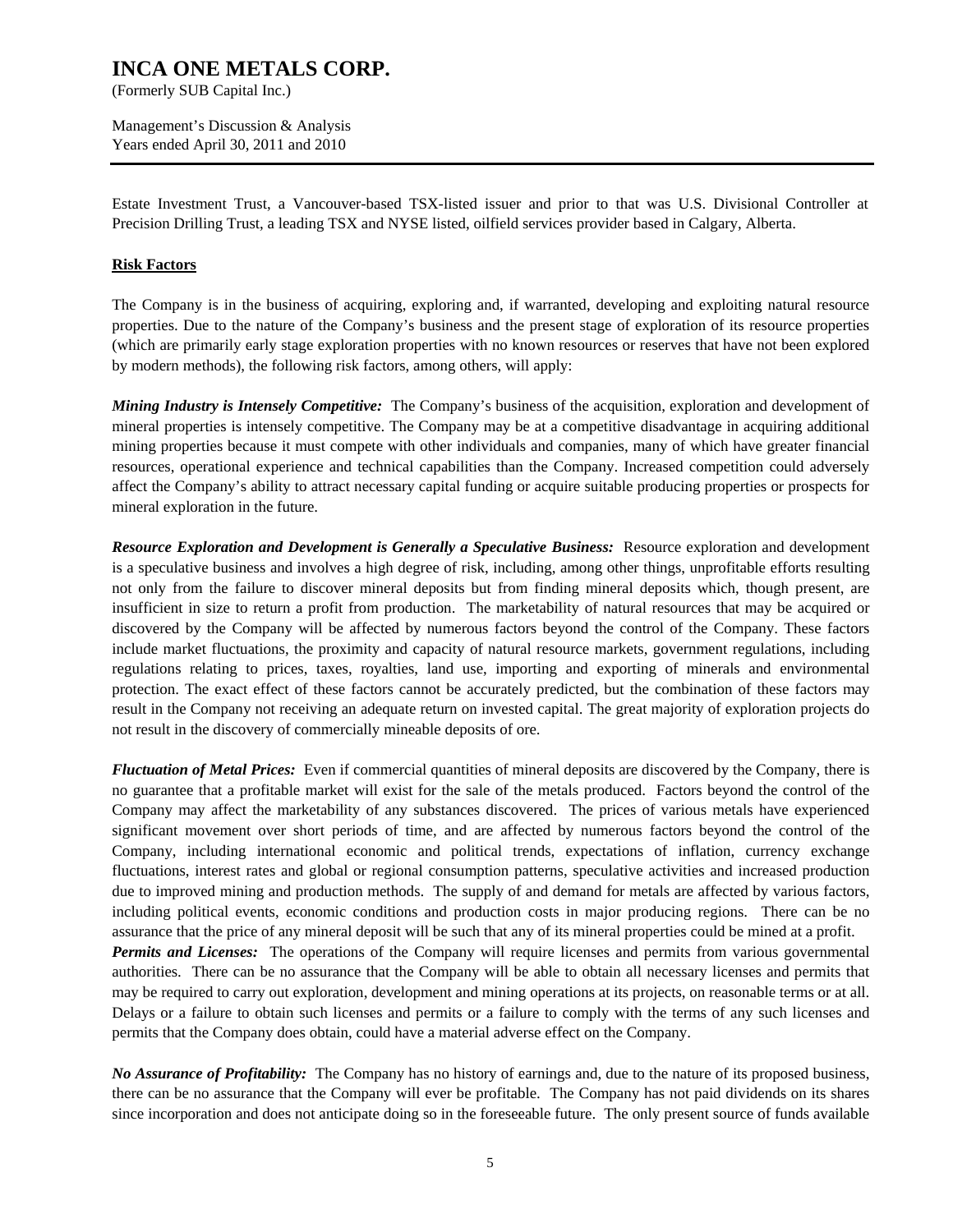(Formerly SUB Capital Inc.)

Management's Discussion & Analysis Years ended April 30, 2011 and 2010

to the Company is from the sale of its common shares or, possibly, the sale or optioning of a portion of its interest in its mineral properties. Even if the results of exploration are encouraging, the Company may not have sufficient funds to conduct the further exploration that may be necessary to determine whether or not a commercially mineable deposit exists. While the Company may generate additional working capital through further equity offerings or through the sale or possible syndication of its properties, there can be no assurance that any such funds will be available on favourable terms, or at all. At present, it is impossible to determine what amounts of additional funds, if any, may be required. Failure to raise such additional capital could put the continued viability of the Company at risk.

*Uninsured or Uninsurable Risks:* Exploration, development and mining operations involve various hazards, including environmental hazards, industrial accidents, metallurgical and other processing problems, unusual or unexpected rock formations, structural cave-ins or slides, flooding, fires, metal losses and periodic interruptions due to inclement or hazardous weather conditions. These risks could result in damage to or destruction of mineral properties, facilities or other property, personal injury, environmental damage, delays in operations, increased cost of operations, monetary losses and possible legal liability. The Company may not be able to obtain insurance to cover these risks at economically feasible premiums or at all. The Company may elect not to insure where premium costs are disproportionate to the Company's perception of the relevant risks. The payment of such insurance premiums and of such liabilities would reduce the funds available for exploration and production activities.

*Government Regulation:* Any exploration, development or mining operations carried on by the Company will be subject to government legislation, policies and controls relating to prospecting, development, production, environmental protection, mining taxes and labour standards. In addition, the profitability of any mining prospect is affected by the market for precious and/or base metals which is influenced by many factors including changing production costs, the supply and demand for metals, the rate of inflation, the inventory of metal producing corporations, the political environment and changes in international investment patterns.

*Environmental Restrictions:* The activities of the Company are subject to environmental regulations promulgated by government agencies in different countries from time to time. Environmental legislation generally provides for restrictions and prohibitions on spills, releases or emissions into the air, discharges into water, management of waste, management of hazardous substances, protection of natural resources, antiquities and endangered species and reclamation of lands disturbed by mining operations. Certain types of operations require the submission and approval of environmental impact assessments. Environmental legislation is evolving in a manner which means stricter standards, and enforcement, fines and penalties for non-compliance are more stringent. Environmental assessments of proposed projects carry a heightened degree of responsibility for companies and directors, officers and employees. The cost of compliance with changes in governmental regulations has a potential to reduce the profitability of operations.

*Dependence Upon Others and Key Personnel:* The success of the Company's operations will depend upon numerous factors, many of which are beyond the Company's control, including (i) the ability to design and carry out appropriate exploration programs on its mineral properties; (ii) the ability to produce minerals from any mineral deposits that may be located; (iii) the ability to attract and retain additional key personnel in exploration, marketing, mine development and finance; and (iv) the ability and the operating resources to develop and maintain the properties held by the Company. These and other factors will require the use of outside suppliers as well as the talents and efforts of the Company and its consultants and employees. There can be no assurance of success with any or all of these factors on which the Company's operations will depend, or that the Company will be successful in finding and retaining the necessary employees, personnel and/or consultants in order to be able to successfully carry out such activities. This is especially true as the competition for qualified geological, technical and mining personnel and consultants is particularly intense in the current marketplace.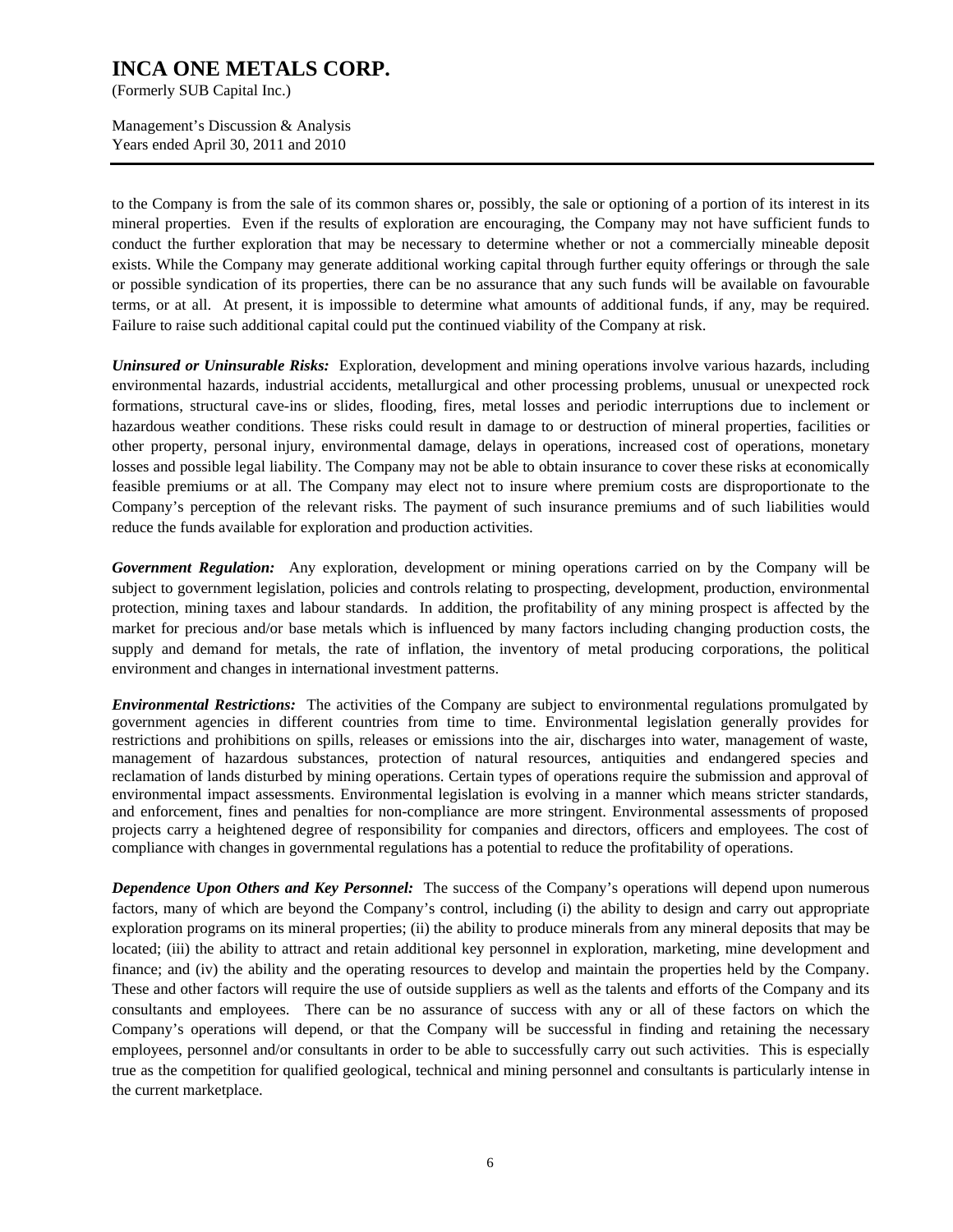(Formerly SUB Capital Inc.)

Management's Discussion & Analysis Years ended April 30, 2011 and 2010

*Share Price Volatility:* In recent years, the securities markets in the United States and Canada have experienced a high level of price and volume volatility, and the market price of securities of many companies, particularly those considered exploration stage companies, have experienced wide fluctuations in price which have not necessarily been related to the operating performance, underlying asset values or prospects of such companies. There can be no assurance that significant fluctuations in the trading price of the Company's common shares will not occur, or that such fluctuations will not materially adversely impact on the Company's ability to raise equity funding without significant dilution to its existing shareholders, or at all.

*Financing Risks*: The Company has limited financial resources, has no source of operating cash flow and has no assurance that additional funding will be available to it for further exploration and development of its projects or to fulfil its obligations under any applicable agreements. Although the Company has been successful in the past in obtaining financing through the sale of equity securities, there can be no assurance that it will be able to obtain adequate financing in the future or that the terms of such financing will be favourable. Failure to obtain such additional financing could result in delay or indefinite postponement of further exploration and development of its projects with the possible loss of such properties.

*Insufficient Financial Resources:* The Company does not presently have sufficient financial resources to undertake by itself the exploration and development of all of its planned exploration and development programs. Future property acquisitions and the development of the Company's properties will therefore depend upon the Company's ability to obtain financing through the joint venturing of projects, private placement financing, public financing, short or long-term borrowings or other means. There is no assurance that the Company will be successful in obtaining the required financing. Failure to raise the required funds could result in the Company losing, or being required to dispose of, its interest in its properties. In particular, failure by the Company to raise the funding necessary to maintain in good standing its various option agreements could result in the loss of its rights to such properties.

*Dilution to the Company's existing shareholders:* The Company will require additional equity financing be raised in the future. The Company may issue securities on less than favourable terms to raise sufficient capital to fund its business plan. Any transaction involving the issuance of equity securities or securities convertible into common shares would result in dilution, possibly substantial, to present and prospective holders of common shares.

*Surface Rights and Access:* Although the Company acquires the rights to some or all of the minerals in the ground subject to the tenures that it acquires, or has a right to acquire, in most cases it does not thereby acquire any rights to, or ownership of, the surface to the areas covered by its mineral tenures. In such cases, applicable mining laws usually provide for rights of access to the surface for the purpose of carrying on mining activities, however, the enforcement of such rights can be costly and time consuming. In areas where there are no existing surface rights holders, this does not usually cause a problem, as there are no impediments to surface access. However, in areas where there are local populations or land owners, it is necessary, as a practical matter, to negotiate surface access. There can be no guarantee that, despite having the right at law to access the surface and carry on mining activities, the Company will be able to negotiate a satisfactory agreement with any such existing landowners/occupiers for such access, and therefore it may be unable to carry out mining activities. In addition, in circumstances where such access is denied, or no agreement can be reached, the Company may need to rely on the assistance of local officials or the courts in such jurisdictions.

*Title:* Although the Company has taken steps to verify the title to the mineral properties in which it has or has a right to acquire an interest in accordance with industry standards for the current stage of exploration of such properties, these procedures do not guarantee title (whether of the Company or of any underlying vendor(s) from whom the Company may be acquiring its interest). Title to mineral properties may be subject to unregistered prior agreements or transfers, and may also be affected by undetected defects or the rights of indigenous peoples.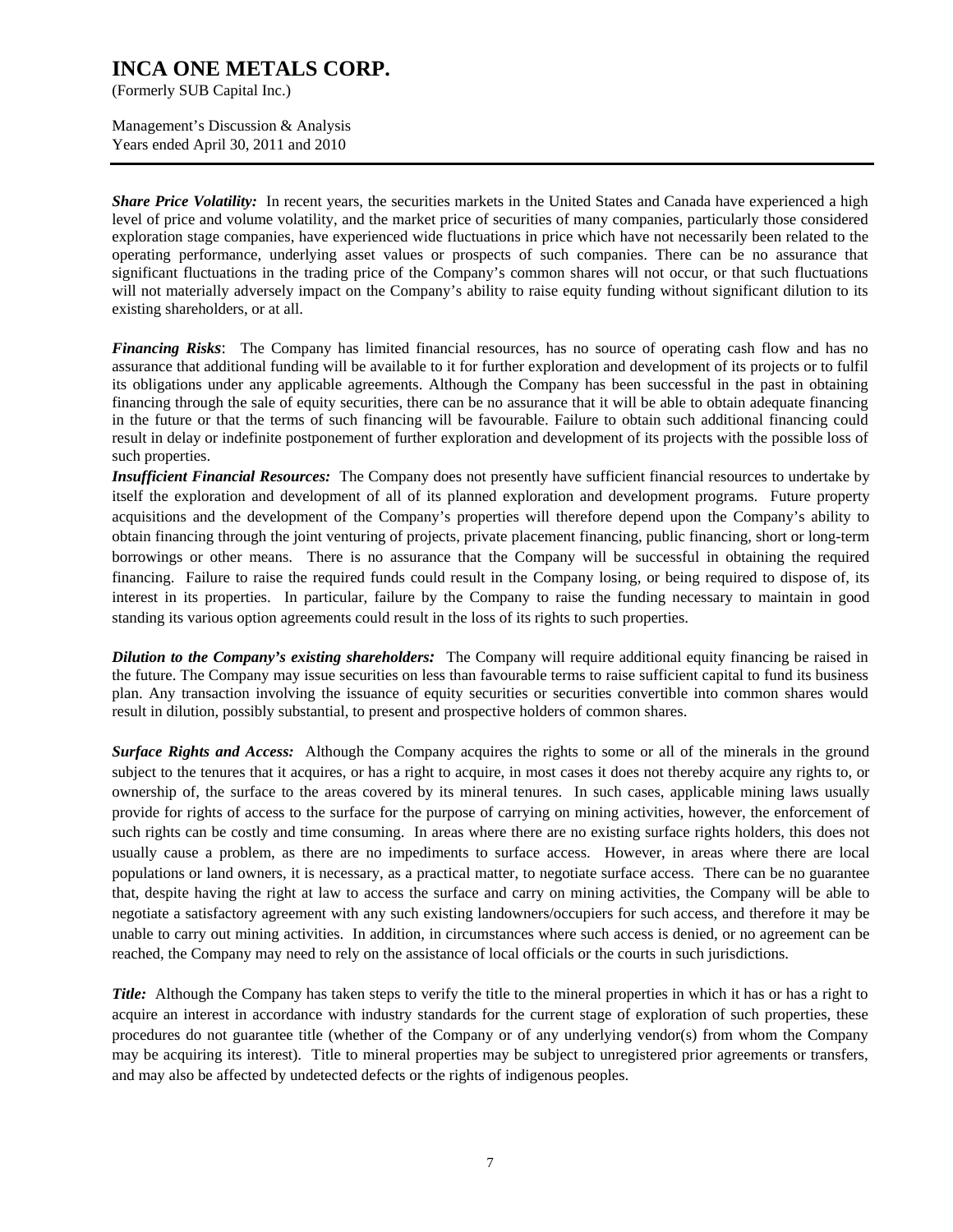(Formerly SUB Capital Inc.)

Management's Discussion & Analysis Years ended April 30, 2011 and 2010

*Acquisition of Mineral Concessions under Agreements:* The agreement pursuant to which the Company has the right to acquire a number of its properties provide that the Company must make a series of cash payments and/or share issuances over certain time periods, expend certain minimum amounts on the exploration of the properties or contribute its share of ongoing expenditures. The Company does not presently have the financial resources required to complete all expenditure obligations under its property acquisition agreement over their full term. Failure by the Company to make such payments, issue such shares or make such expenditures in a timely fashion may result in the Company losing its interest in such properties. There can be no assurance that the Company will have, or be able to obtain, the necessary financial resources to be able to maintain all of its property agreements in good standing, or to be able to comply with all of its obligations thereunder, with the result that the Company could forfeit its interest in one or more of its mineral properties.

#### **Selected Annual Information**

The following selected financial data with respect to the Company's financial condition and results of operations has been derived from the audited financial statements of the Company for the years ended April 30, 2011, 2010 and 2009, which have been prepared in accordance with accounting principles generally accepted in Canada. The selected financial data should be read in conjunction with those financial statements and the notes thereto.

|                                       |           | Years ended April 30, |        |
|---------------------------------------|-----------|-----------------------|--------|
|                                       | 2011      | 2010                  | 2009   |
|                                       | \$        | ъĐ                    | ۰D     |
|                                       |           |                       |        |
| Interest income                       | 987       | -                     |        |
| Net Income (loss)                     | (471,246) | (232, 379)            | 12,983 |
| Income (loss) per share               | (0.04)    | (0.07)                |        |
| Total assets                          | 906,773   | 392,212               | 23,837 |
| Total long term liabilities           | Nil       | Nil                   | Nil    |
| Cash dividends declared per share for |           |                       |        |
| each class of share                   | Nil       | Nil                   | Nil    |

#### **Results of Operations**

#### Year ended April 30, 2011 compared with year ended April 30, 2010

During the year ended April 30, 2011, the Company reported a net loss of \$471,246 compared to a net loss of \$232,379 during the year ended April 30, 2010, representing an increase in loss of \$238,867. The increase in loss was primarily attributable to increases in general and administrative expenses of \$197,289, write-off of resource property costs of \$40,545, exchange loss of \$2,020 offset by an increase in interest income of \$987.

General and administrative expenses increased by \$197,289 from \$232,379 during the year ended April 30, 2010 to \$429,668 during the year ended April 30, 2011. The increase resulted from increases in amortization of \$410, consulting and management fees of \$69,245, interest and bank charges of \$6,493, office, rent and administration of \$20,486, project investigation costs of \$9,063, regulatory fees of \$25,554, transfer agent and shareholder information of \$51,853 and travel and promotion of \$100,177 offset by decreases in stock-based compensation of \$60,861 and professional fees of \$25,131.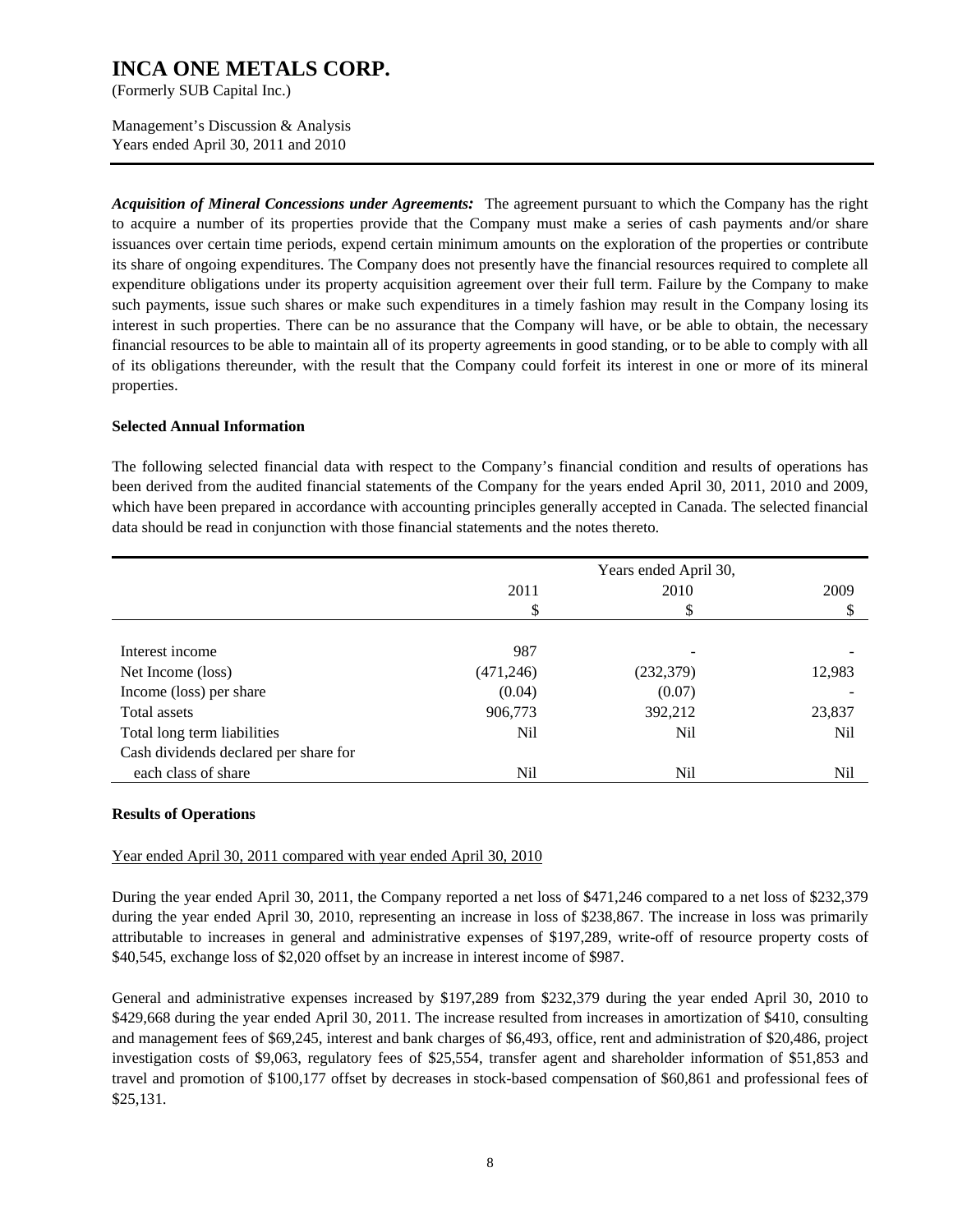(Formerly SUB Capital Inc.)

Management's Discussion & Analysis Years ended April 30, 2011 and 2010

The overall increase in general and administrative expenses was attributable to increased corporate activity as a result of the Company's Change of Business and related transactions and management changes. During the year ended April 30, 2010, the Company's operations were restricted to sustaining the NEX listing and seeking new business opportunities to reactivate the Company, hence, minimal operating expenses were incurred.

The write-off of resource property costs of \$40,545 resulted from the Company's decision not to pursue its option agreement to acquire a 75% interest in the Thorburn Lake Property.

During the year ended April 30, 2011, the Company incurred travel and promotion of \$100,177, consisting of travel and accommodation related to the evaluation of potential assets, expenses related to a distribution of investment materials and other marketing efforts carried out during the year.

During the year ended April 30, 2011, the Company recorded stock-based compensation of \$27,739 as compared to \$88,600 for the year ended April 30, 2010. The increase in stock-based compensation expense was the result of a greater number of options vested during the current year and higher weighted average fair value per option granted. The weighted average fair value of the 136,000 options granted during the year ended April 30, 2011 was \$0.20 per option as compared to \$0.09 per option for the 911,000 options granted during the year ended April 30, 2010.

|                  |                 |            | per share<br>Loss |
|------------------|-----------------|------------|-------------------|
| Quarter ended    | Interest Income | Loss       | \$                |
|                  | S               | \$         |                   |
| April 30, 2011   | 326             | (230,578)  | (0.02)            |
| January 31, 2011 | 479             | (140, 893) | (0.01)            |
| October 31, 2010 | 182             | (71, 596)  | (0.01)            |
| July 31, 2010    |                 | (28, 179)  |                   |
| April 30, 2010   |                 | (157, 567) | (0.03)            |
| January 31, 2010 |                 | (58, 954)  | (0.02)            |
| October 31, 2009 |                 | (14, 361)  | (0.02)            |
| July 31, 2009    |                 | (1, 497)   |                   |

#### **Summary of Quarterly Results**

There are no general trends regarding the Company's quarterly results and the variation seen over the quarters is primarily due to the Company's change of business. Since the sale of substantially all of the Company's assets and business operations in September 2008 ("Asset Sale") and throughout the year ended April 30, 2010, the Company's operations have been restricted to sustaining its listing on the NEX and seeking new business opportunities. The quarterly result for the quarter ended April 30, 2009 contains revenues and operating expenses related to business activities prior to the Asset Sale. The variation in this quarter was largely attributable to professional or legal fees incurred related to shares for debt transactions and other corporate matters. The Company was designated as inactive and its listing was transferred to the NEX Exchange and these factors accounted for the variation in the Company's net losses for the quarters ended July 31, 2009 and October 31, 2009. Management actively began searching for new business opportunities to reactivate the Company and there was an increase in operating expenses as a result of increased corporate activities related to a property acquisition, financings and management changes. This is reflected in the quarter ended April 30, 2010. In September 2010, the Company completed its property acquisition and its listing was transferred to the Exchange as a Tier 2 mining issuer and as a result, general operating costs increased. This accounted for the variation in the Company's net losses for the quarters ended January 31, 2011 and April 30, 2011. The variation in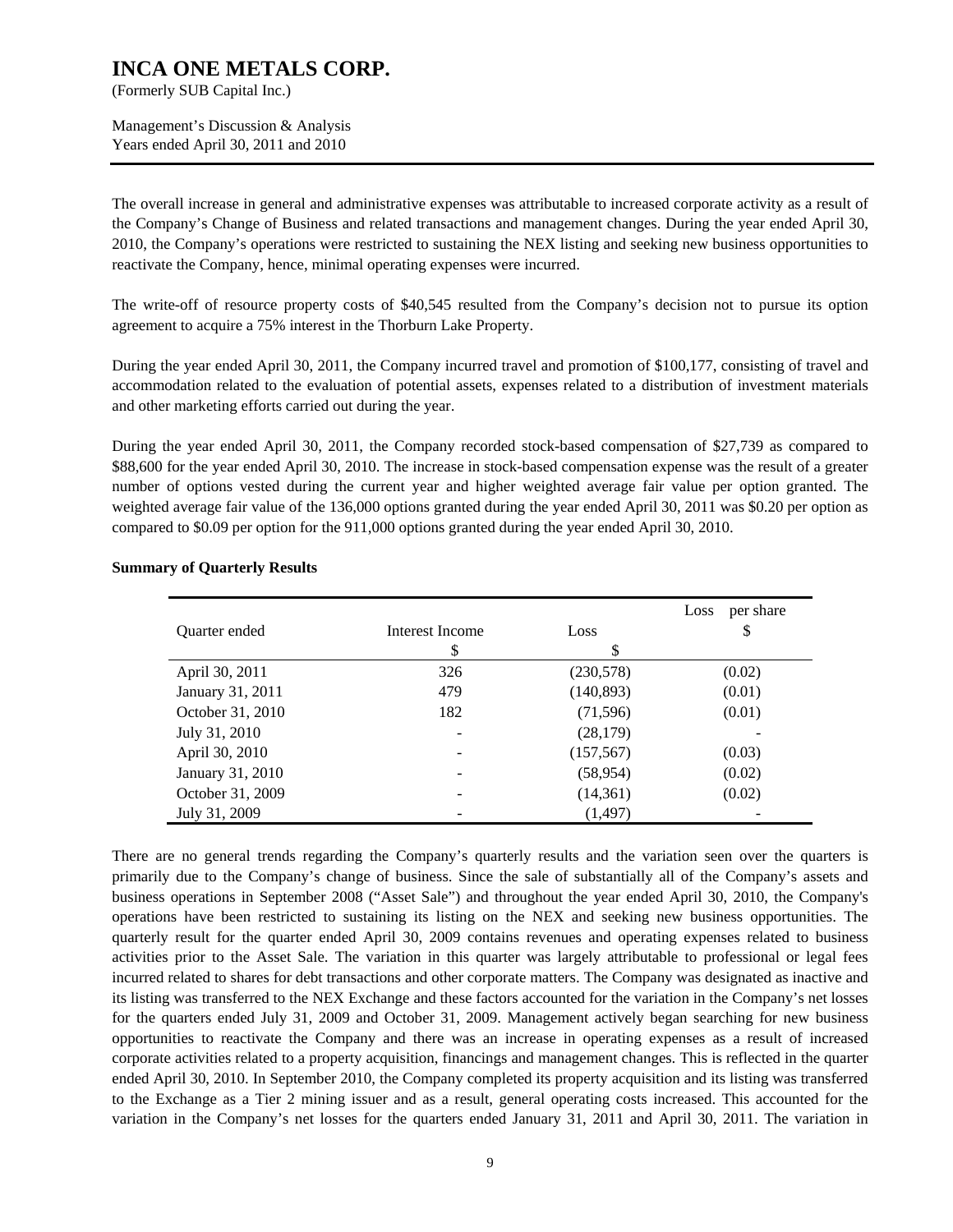(Formerly SUB Capital Inc.)

Management's Discussion & Analysis Years ended April 30, 2011 and 2010

interest income is related solely to the interest earned on funds held by the Company, which is dependent upon the success of the Company in raising the required financing for its activities which will vary with overall market conditions, and is therefore difficult to predict.

#### **Liquidity and Capital Resources**

The Company has no revenue generating operations from which it can internally generate funds. The Company has financed its operations and met its capital requirements primarily through the sale of capital stock by way of private placements and the exercise of share purchase warrants issued from the private placements, and from loans from related parties. The Company's main source of liquidity consisted of cash and cash equivalents. As at April 30, 2011, the Company had cash and cash equivalents of \$700,853 representing an increase of \$537,370 compared with cash and cash equivalents of \$163,483 at April 30, 2010. The increase in cash resulted mainly from net inflows of cash of \$277,239 from private placements, \$758,052 from exercise of warrants, \$2,640 from exercise of options and \$120,000 from loans offset by outflows of cash for operations of \$419,188, acquisition of resource properties of \$198,642 and purchase of equipment of \$2,731.

The Company's cash and cash equivalents at April 30, 2011 were held for working capital purposes and were invested primarily in Guaranteed Investment Certificates.

The Company reported working capital of \$554,697 at April 30, 2011 as compared to working capital of \$337,382 as at April 30, 2010, representing an increase in working capital by \$217,315..

Current assets excluding cash at April 30, 2011 consisted of share subscription receipts in transit of \$1,599, amounts receivable of \$42,703, prepaid expenses and deposits of \$1,200 as compared to share subscription receipts in transit of \$218,290 and amounts receivable of \$10,439 at April 30, 2010.

Subsequent to April 30, 2011, the Company raised an aggregate of \$2,093,958 from a private placement financing and exercise of warrants.

During the year ended April 30, 2011, the Company obtained an aggregate loan of \$120,000, of which \$60,000 was payable to a company controlled by an officer of the Company. The loan was repaid in full subsequent to April 30, 2011.

During the year ended April 30, 2011, the Company closed a non-brokered private placement of 805,001 units at \$0.09 per unit for gross proceeds of \$72,450. The Company paid a finder's fee consisting 80,500 common shares at a deemed price of \$0.09 per share for a gross consideration of \$7,245 and legal fees of \$11,902 totaling \$19,147.

During the year ended April 30, 2011, 6,064,412 warrants at a price of \$0.125 per unit were exercised for gross proceeds of \$758,052.

During the year ended April 30, 2010, the Company closed a non-brokered private placement of 6,011,078 units at \$0.09 per unit for gross proceeds of \$540,997. The Company paid a finder's fee consisting 489,463 common shares at a deemed price of \$0.09 per share for a gross consideration of\$ 44,051 and legal fees of \$27,000 totaling \$71,051.

As at the date of this MD&A, the other source of funds currently potentially available to the Company are through the exercise of the following outstanding exercisable options: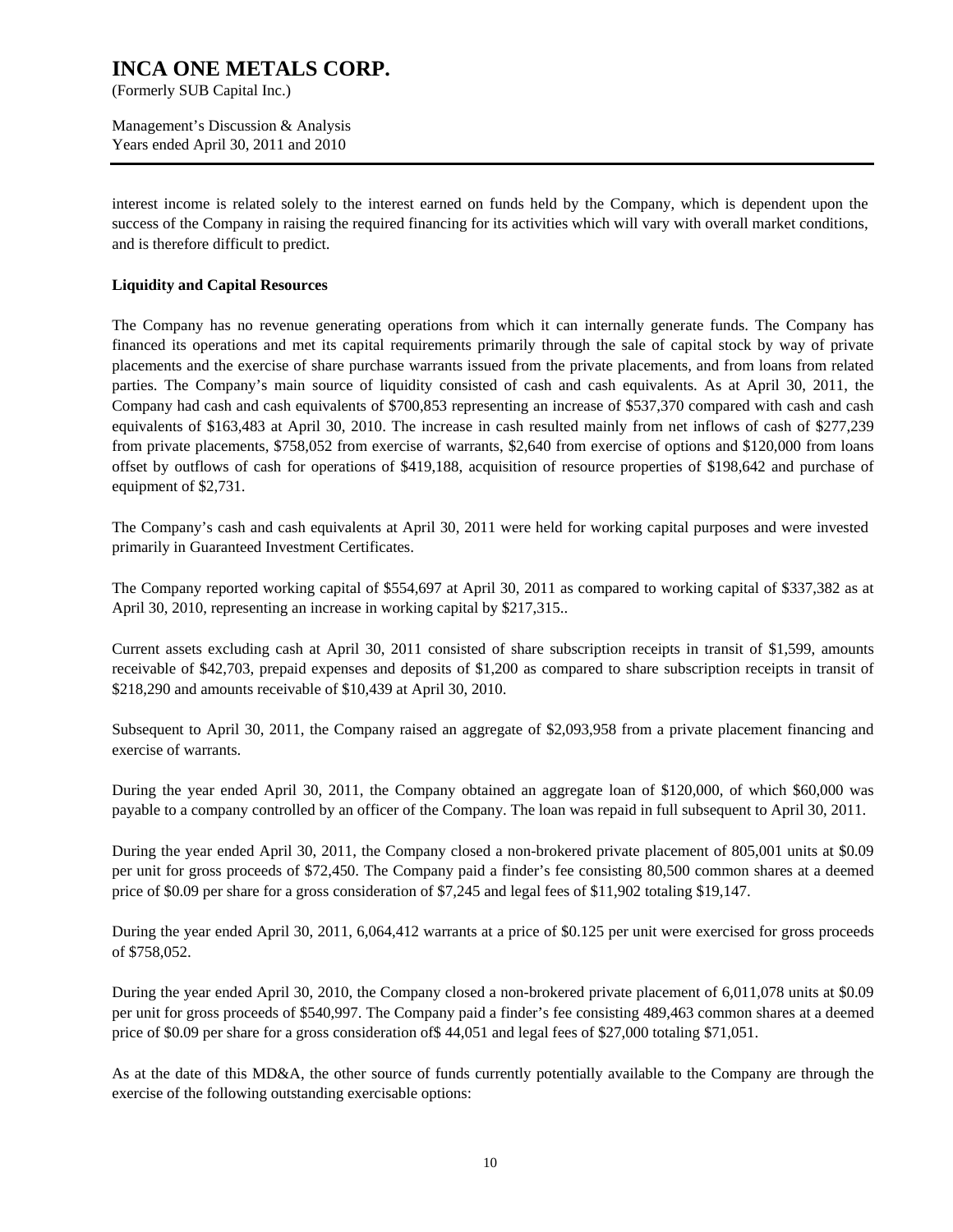(Formerly SUB Capital Inc.)

 $\overline{a}$ 

Management's Discussion & Analysis Years ended April 30, 2011 and 2010

| Exercise price |         | Expiry date        |
|----------------|---------|--------------------|
|                | \$0.135 | February 18, 2015  |
|                | \$0.125 | April 7, 2015      |
|                | \$0.220 | September 23, 2020 |
|                | \$0.500 | May 13, 2021       |
|                | \$0.430 | July 11, 2021      |
|                |         |                    |

 $(1)$  Of these options, 120,000 and 140,000 are held in escrow respectively.

and the exercise of the following share purchase warrants:

| Number of warrants | Exercise price | Expiry date       |
|--------------------|----------------|-------------------|
|                    |                |                   |
| 125,000            | \$2.000        | January 12, 2012  |
|                    |                |                   |
| 916,666            | \$1.500        | May 9, 2012       |
| 343,686            | \$1.000        | December 12, 2012 |
|                    |                |                   |
| 2,500,000          | \$0.750        | June 13, 2013     |
| 3,885,352          |                |                   |
|                    |                |                   |

However, there can be no assurance that these outstanding convertible securities will be exercised, particularly if the trading price of the common shares on the Exchange does not exceed, by a material amount and for a reasonable period, the exercise price of such convertible securities at some time prior to their expiry dates.

The Company has not entered into any long-term lease commitments. However, the Company is subject to mineral property commitments as outlined in Note 7 to the audited financial statements for the year ended April 30, 2011.

The Company has prepared a budget for its cash flows and management expects that it has sufficient liquidity and additional financing will be available to meet its obligations for the next twelve months. The Company will be required to raise additional capital in order to make option payments, incur expenditures to maintain its option to acquire an interest in the Las Huaquillas project and to fund working capital requirements in the long term. Although the Company has previously been successful in raising the funds required for its operations, there can be no assurance that the Company will have sufficient financing to meet its future capital requirements or that additional financing will be available on terms acceptable to the Company in the future.

The Company's overall success will be affected by its current or future business activities. The Company is in the process of acquiring and exploring its interests in a resource property and has not yet determined whether this property contain mineral deposits that are economically recoverable. The recoverability of expenditures incurred to earn an interest in this resource property are dependent upon the existence of economically recoverable reserves, securing and maintaining title and beneficial interest in the property, obtaining necessary financing to explore and develop the property, and upon future profitable production or proceeds from disposition of its resource property. See *"Risk Factors*".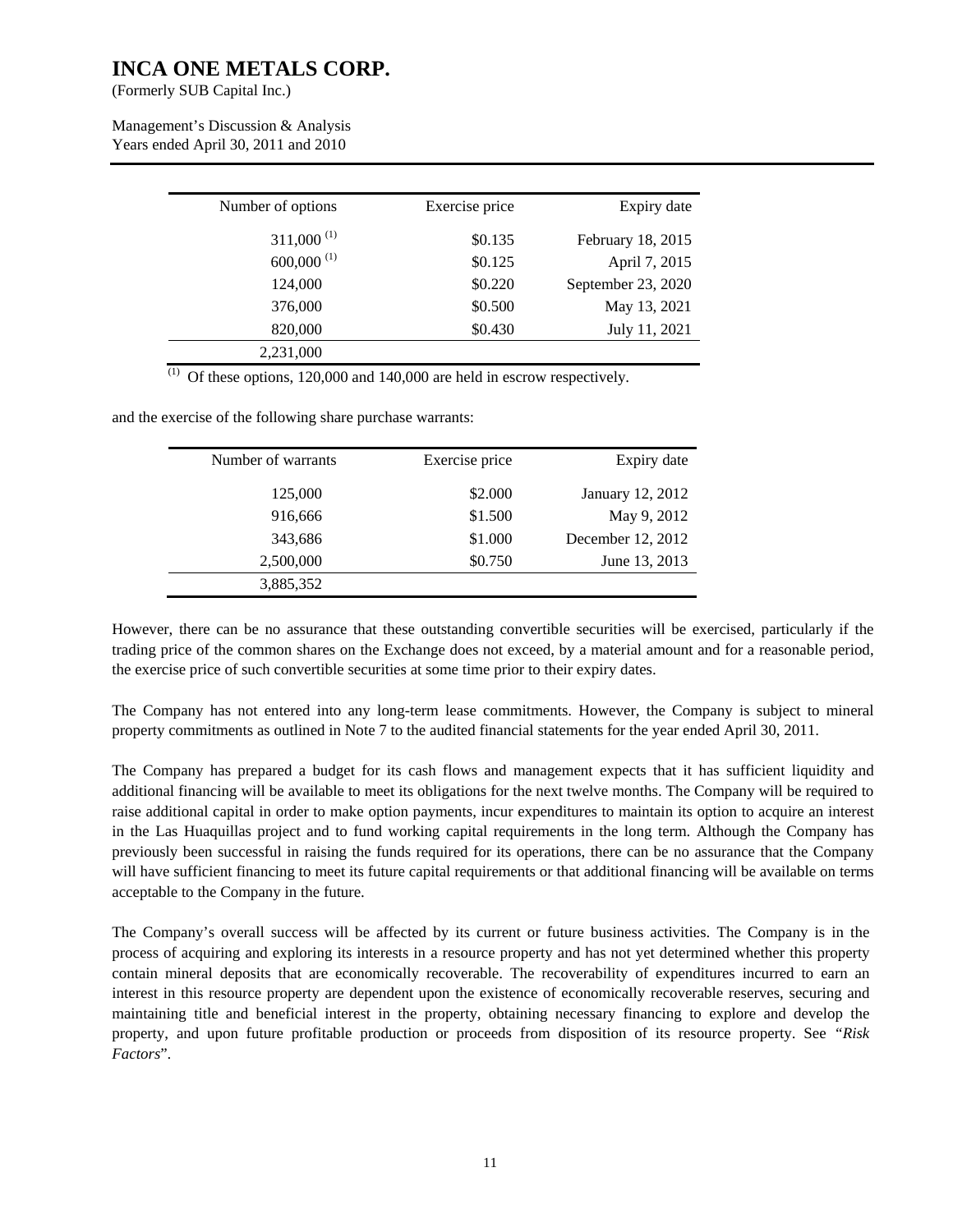(Formerly SUB Capital Inc.)

Management's Discussion & Analysis Years ended April 30, 2011 and 2010

#### **Off-Balance Sheet Arrangements**

The Company does not utilize off-balance sheet arrangements.

#### **Transaction with Related Parties**

The Company has entered into certain transactions with related parties during the year ended April 30, 2011. All transactions with related parties have occurred in the normal course of operations and are measured at the exchange amount, which is the amount of consideration established and agreed upon by the related parties.

A description of the related party transactions is as follows:

| Name and Relationship to Company                                                             | Purpose of Transaction                              | Three months<br>ended April 30, | Year ended      | Year ended     |
|----------------------------------------------------------------------------------------------|-----------------------------------------------------|---------------------------------|-----------------|----------------|
|                                                                                              |                                                     | 2011<br>\$                      | April 30, 2011  | April 30, 2010 |
| Ekelly Investments Ltd., a company<br>controlled by a director and officer of<br>the Company | Management fees                                     | 14,000                          | 33,500          |                |
| James L. Harris Law Corporation, a<br>company controlled by an officer of<br>the Company     | Legal fees                                          | 7,060                           | 47,457          | 63,114         |
| Remstar Resources Ltd., a company<br>with a common officer                                   | Office, rent and<br>administration <sup>(1)</sup>   | 8,100                           | 27,000          |                |
| Ultra Lithium Inc., a company with a<br>common director and a common<br>officer              | Rent $(2)$                                          | 1,800                           | 6,000           |                |
| JLHLC Holding Inc., a company<br>controlled by an officer of the<br>Company                  | Loan to the Company $(3)$<br>Interest on loan $(3)$ | 1,756                           | 60,000<br>5,073 |                |

- (1) The Company entered into a month-to-month arrangement for the rental of office premises and the provision of accounting, financial reporting and administrative services with Remstar Resources Ltd., a public company related by a common officer.
- (2) The Company entered into a month-to-month arrangement for the rental of office premises with Ultra Lithium Inc., a public company related by a common director and a common officer.
- (3) The Company received a short-term loan from JLHLC Holdings Inc., a company controlled by James Harris, pursuant to a loan agreement dated August 16, 2010. The loan has a term of one year maturing August 31, 2011 and bears interest at 12% per annum. The loan was fully repaid subsequent to April 30, 2011.

Included in prepaid expenses were rent deposits of \$1,200 (2010 - \$Nil) paid to companies having an officer in common.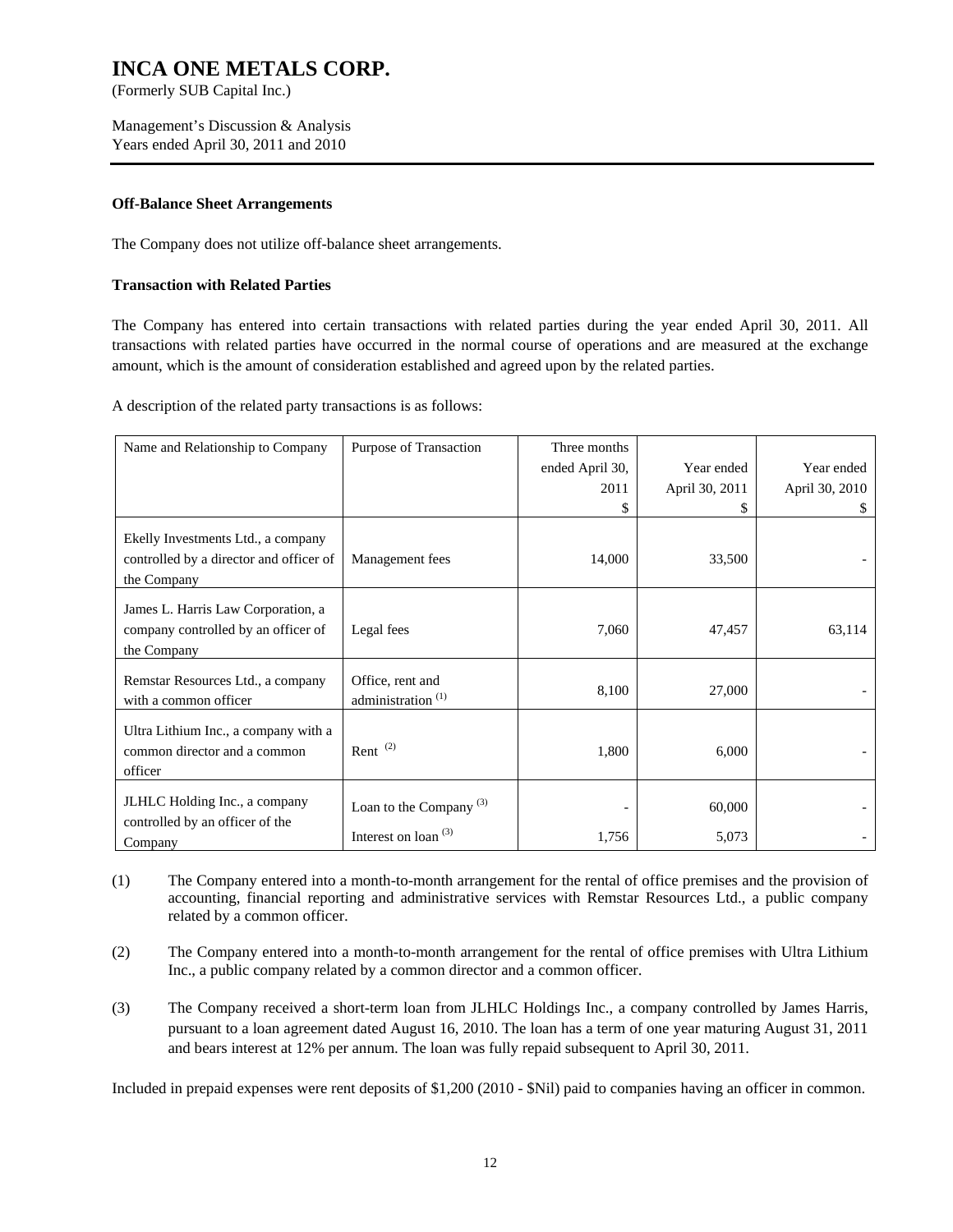(Formerly SUB Capital Inc.)

Management's Discussion & Analysis Years ended April 30, 2011 and 2010

Included in accounts payable and accrued liabilities was a legal fee of \$7,627 (2010 - \$9,800) payable to a company controlled by an officer of the Company.

Included in accounts payable and accrued liabilities was a management fee of \$6,003 (2010: \$Nil) payable to a company controlled by an officer of the Company.

Included in accounts payable and accrued liabilities was an accounting fee of \$Nil (\$8,500) payable to a company controlled by a director of the Company.

#### **Fourth Quarter**

During the fourth quarter, the Company reported a net loss of \$230,578 as compared to a net loss of \$157,567 during the fourth quarter in the prior fiscal year, representing an increase in loss of \$73,011. The increase in loss was primarily attributable to increases in general and administrative expenses of \$30,772, written off of resource property of \$40,545 and exchange loss of \$2,020 offset by an increase in interest income of \$326.

General and administrative expenses increased by \$30,772 as a result of decreases in professional fees of \$2,558 and stock-based compensation of \$88,600 offset by increases in amortization of \$103, bank charges and interest of \$2,197, consulting and management fees of \$24,500, office, rent and administration of \$19,307, project investigation costs of \$9,063, regulatory fees of \$13,701, transfer agent and shareholder information of \$39,232 and travel and promotion of \$13,827.

The overall increase in general and administrative expenses was attributable to increased corporate activity as a result of the Company's Change of Business and related transactions and management changes. During the three months ended April 30, 2010, the Company's operations were restricted to sustaining the NEX listing and seeking new business opportunities to reactivate the Company, hence, minimal operating expenses were incurred.

The write-off of resource property costs of \$40,545 resulted from the Company's decision not to pursue its option agreement to acquire a 75% interest in the Thorburn Lake Property.

During the fourth quarter, the Company recorded stock-based compensation of \$Nil as compared to \$88,600 for the three months ended April 30, 2010. The increase in stock-based compensation expense was the result of a greater number of options vested during the current year and higher weighted average fair value per option granted. The weighted average fair value of the 136,000 options granted during the year ended April 30, 2011 was \$0.20 per option as compared to \$0.09 per option for the 911,000 options granted during the year ended April 30, 2010.

#### **Subsequent Events**

The following events occurred subsequent to April 30, 2011:

a) The Company entered into a loan agreement dated May 24, 2011 with Minera Huaquillas SAC, a Peruvian company engaged in the exploration of mineral properties, pursuant to which the Company will lend Minera Huaquillas up to US\$100,000 to fund its exploration activities. The loan is non-interest bearing and due within one year from the date of the last amount advanced. Subsequent to April 30, 2011, the Company advanced US\$60,000 under this agreement.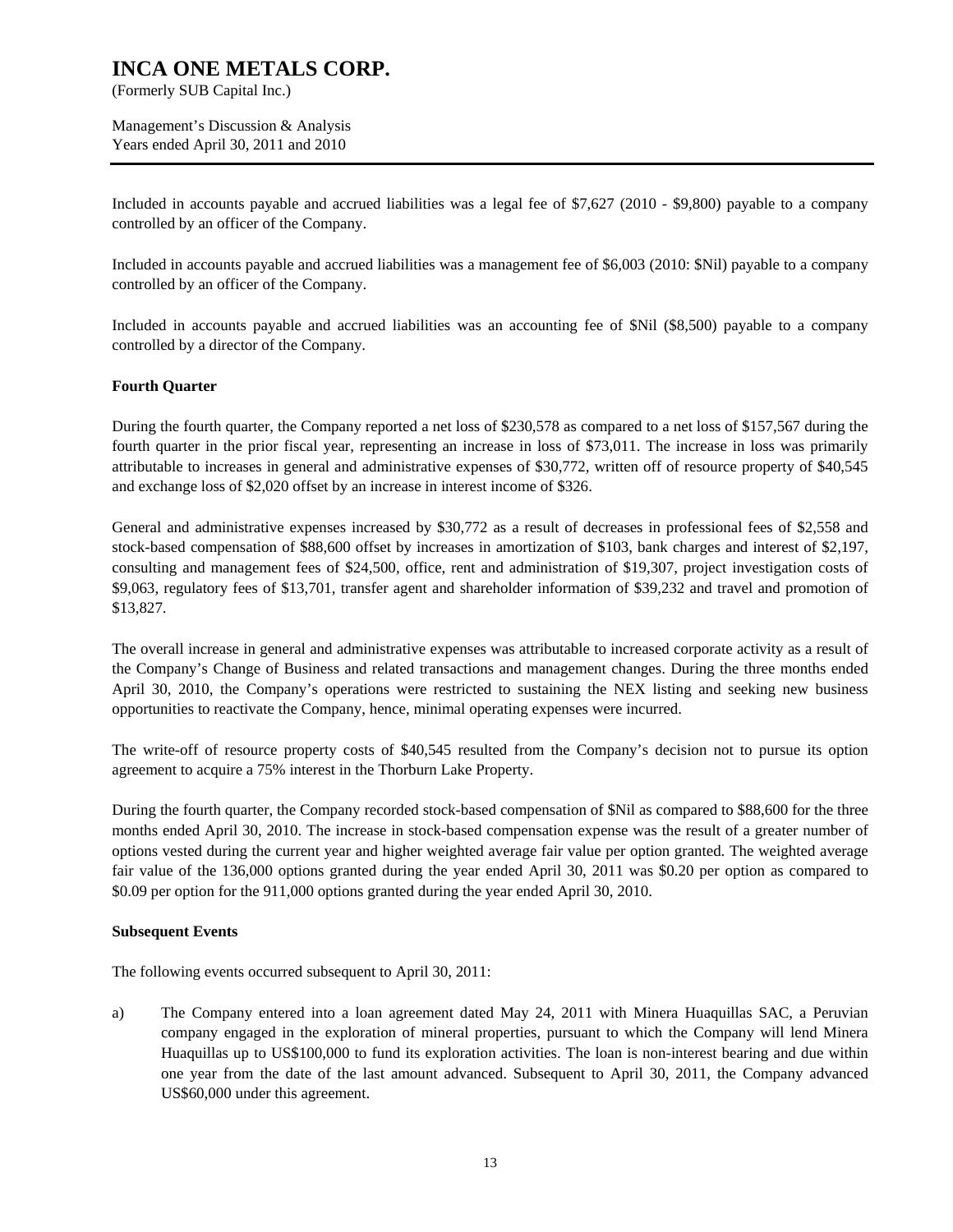(Formerly SUB Capital Inc.)

Management's Discussion & Analysis Years ended April 30, 2011 and 2010

- b) The Company completed a private placement of 5,000,000 units at \$0.40 per unit for gross proceeds of \$2,000,000. Each unit consists of one common share and one-half of one share purchase warrant. Each share purchase warrant entitles the holder to acquire one additional common share of the Company at \$0.75 per share expiring June 30, 2013. The warrants are subject to an acceleration provision whereby the warrant holders will be required to exercise their warrants within a period of 30 days if the Company's common shares close at or above \$1.00 per share for 10 consecutive trading days, otherwise the warrants will, if not exercised, expire at the end of such 30 day period. The Company paid \$136,790 and issued 87,750 common shares as finders' fees on this private placement.
- c) The Company granted 376,000 stock options at \$0.50 per share and 820,000 options at \$0.43 per share to directors, officers, employees and consultants of the Company, all expiring ten years from date of grant.
- d) 751,667 common shares were issued on exercise of 751,667 warrants at \$0.125 for proceeds of \$93,958.

#### **Adoption of New Accounting Standards**

Effective May 1, 2010, the Company adopted the provisions of the following new Canadian Institute of Chartered Accountants ("CICA") accounting standard:

Fair Value Hierarchy

In 2009, the CICA amended 3862, Financial Instruments – Disclosures, to include additional disclosure requirements about fair value measurement for financial instruments and liquidity risk disclosure. This amendment requires a three level hierarchy that reflects the significance of the inputs used in measuring the fair value as follows:

Level 1 – Unadjusted quoted prices in active markets for identical assets or liabilities.

Level 2 – Inputs other than quoted prices that are observable for the asset or liability either directly or indirectly.

Level 3 – Inputs that are not based on observable market data.

The amended section relates to disclosure only and did not have a material impact on the financial results of the Company.

#### **Future Accounting Pronouncements**

(a) Business Combinations/Consolidated Financial Statements/Non-Controlling Interests

The AcSB issued CICA sections 1582, *Business Combinations*, 1601, *Consolidated Financial Statements*, and 1602, *Non-Controlling Interests*, which replaced sections 1581, *Business Combinations*, and 1600, *Consolidated Financial Statements*. CICA 1582 is effective for business combinations for which the acquisition date is on or after the beginning of the first annual reporting period beginning on or after January 1, 2011. CICA 1601 and CICA 1602 apply to interim and annual consolidated financial statements relating to years beginning on or after January 1, 2011. Early adoption is permitted for these new standards. The Company does not expect the adoption of these sections to have a material impact on its financial statements.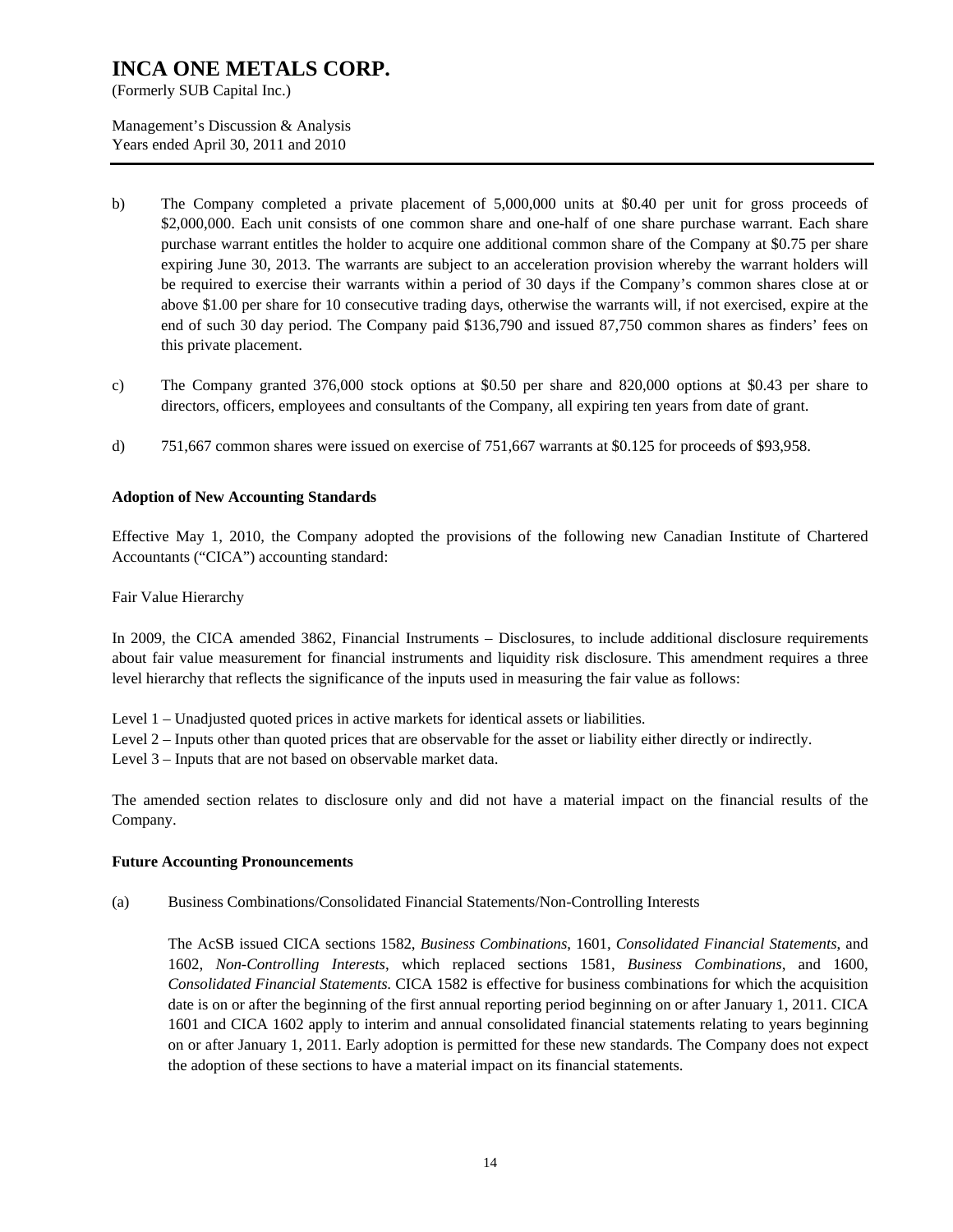(Formerly SUB Capital Inc.)

Management's Discussion & Analysis Years ended April 30, 2011 and 2010

#### (b) International Financial Reporting Standards ("IFRS")

In February 2008, the Canadian Accounting Standards Board ("AcSB") confirmed that publicly accountable enterprises will be required to adopt IFRS, replacing Canadian GAAP, for fiscal years beginning on or after January 1, 2011 with early adoption permitted.

The Company will prepare its first financial statements in accordance with IFRS for the year ending April 30, 2012. In accordance with IFRS 1, First-time Adoption of International Financial Reporting Standards ("IFRS 1"), the Company will retrospectively apply IFRS, except for mandatory and elected optional exemptions from full retrospective application of IFRS as provided by IFRS 1.

Preparation of the first financial statements in accordance with IFRS will require presentation of comparative information in accordance with IFRS. Accordingly, the Company will be required to restate its balance sheet as at May 1, 2010 to comply with IFRS ("transition date").

The execution of the Company's IFRS conversion plan is underway, including the evaluation of the financial impact upon IFRS adoption, development of IFRS accounting policies, and redesign of business processes. The Company anticipates there will be changes in accounting policies but these changes will not materially impact the Company's financial statements. The Company does anticipate a significant increase in disclosure resulting from the adoption of IFRS and is continuing to assess the level of disclosure required. However, the Company has initially determined that its accounting and financial reporting systems will not be significantly impacted.

The Company's transition to IFRS and conversion plan consist of three phases:

#### 1. Planning and Scoping

This phase covered project planning and identification of differences between existing Canadian GAAP and IFRS which have been completed during the first quarter of 2011. The areas of accounting differences that have been identified that will potentially be impacted are share-based payments and initial adoption of IFRS under the provisions of IFRS 1.

#### 2. In-depth Analysis

This phase involves detailed evaluation of the financial impacts of various options and alternative methodologies available under IFRS, analysis of IFRS 1 optional exemptions and mandatory exceptions to the general requirement for full retrospective application upon transition to IFRS, compilation of IFRS disclosure requirements and development of required solutions to address identified issues.

#### 3. Implementation and Review

This phase commenced in the second quarter of 2011 and will include the preparation and reconciliation of opening balance sheet and collection of financial information required to complete IFRS compliant interim and annual financial statements.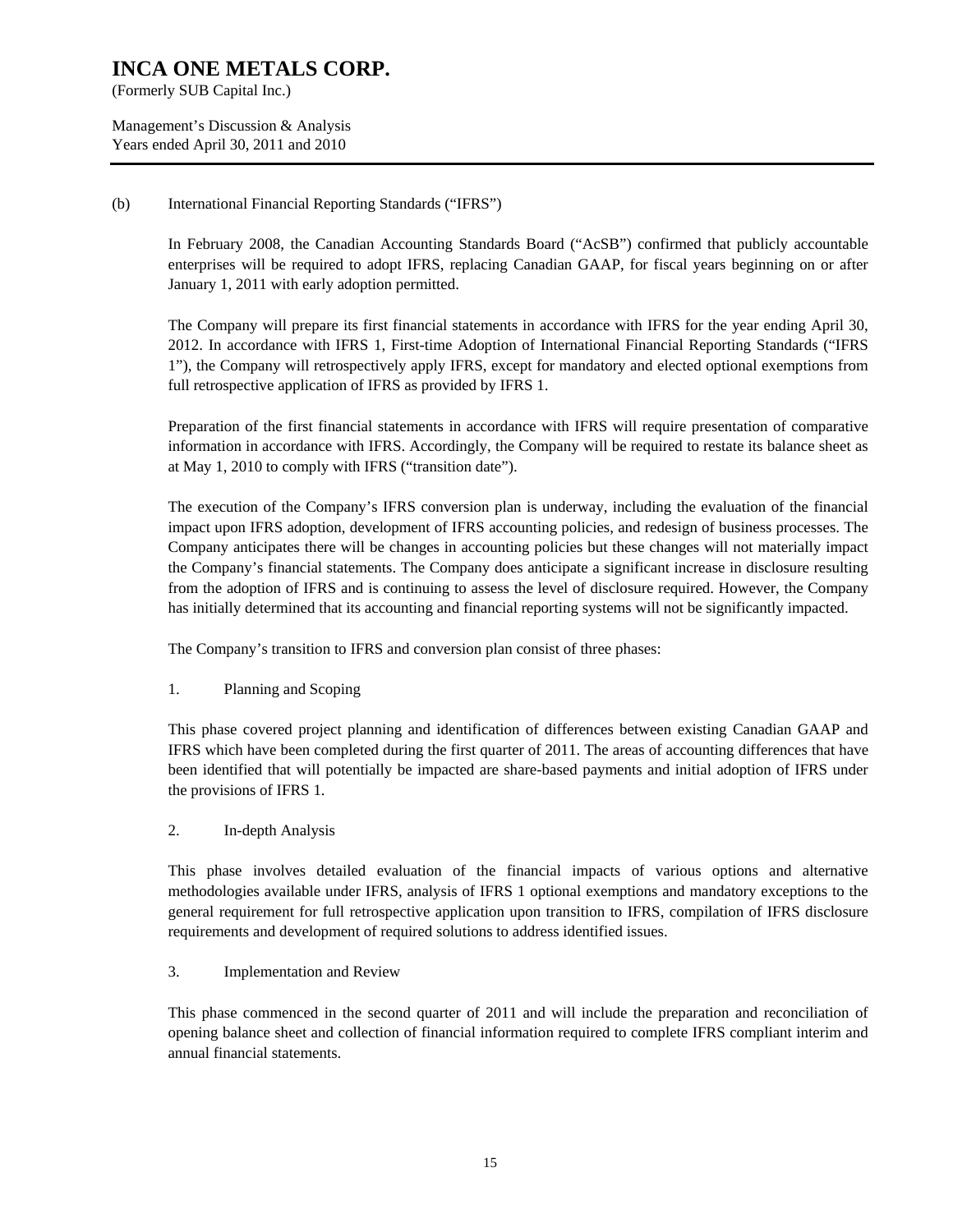(Formerly SUB Capital Inc.)

Management's Discussion & Analysis Years ended April 30, 2011 and 2010

#### *First time adoption of IFRS*

IFRS 1 generally requires that all IFRS standards and interpretations be accounted for on a retrospective basis. However, IFRS 1 provides for certain optional exemptions and other mandatory exceptions in specific areas of certain standards that do not require retrospective application of IFRS. The most significant IFRS optional exemptions which the Company is expected to apply are:

| IAS 16, Property, Plant and Equipment                         | The Company has decided not to use an optional IFRS 1<br>election to measure its property, plant and equipment at the<br>date of transition to IFRS at its fair value and use that fair<br>value as its deemed cost, or use a previous GAAP revaluation<br>of property, plant and equipment as its deemed cost at the<br>transition date. Instead, the Company will retrospectively<br>apply recognition and measurement requirements of IAS 16,<br>Property, Plant and Equipment. Under IAS 16, the Company<br>made an accounting policy choice to measure its property,<br>plant and equipment after its recognition at its cost less any<br>accumulated depreciation and any accumulated impairment<br>losses. |
|---------------------------------------------------------------|-------------------------------------------------------------------------------------------------------------------------------------------------------------------------------------------------------------------------------------------------------------------------------------------------------------------------------------------------------------------------------------------------------------------------------------------------------------------------------------------------------------------------------------------------------------------------------------------------------------------------------------------------------------------------------------------------------------------|
| IAS 39, Financial Instruments: Recognition<br>and Measurement | As at transition date, the Company will not make any<br>additional optional designations of financial instruments as<br>available for sale, or financial asset or financial liability at fair<br>value through profit or loss, unless such designation has been<br>made on initial recognition of such instruments in accordance<br>with IAS 39.                                                                                                                                                                                                                                                                                                                                                                  |
| IFRS 2, Share-based payments                                  | The Company will take the election and only reassess the fair<br>value of options that were granted after Nov 7, 2002 and that<br>have not vested at the date of transition, May 1, 2010.                                                                                                                                                                                                                                                                                                                                                                                                                                                                                                                         |

#### *IFRS to Canadian GAAP differences*

IAS 36, Impairment of Assets

Both Canadian GAAP and IFRS require an entity to undertake impairment testing where there is an indication of impairment. Annual impairment tests are required for goodwill and indefinite-lived intangible assets.

Canadian GAAP generally uses a two-step approach to testing a long-lived asset for impairment if an indication of impairment exists. The first step is a test for recoverability whereby the carrying value is compared to the undiscounted cash flows that the asset is expected to generate. If the undiscounted cash flows exceed the carrying amount, then no impairment charge is necessary. If the undiscounted cash flows are lower than the carrying amount of the asset, then the asset is written down to the estimated fair value, determined based on the discounted cash flows.

Under IFRS, if there is an indication of impairment the entity must compare the carrying value of the asset to the recoverable amount. Recoverable amount is defined as the higher of an asset less costs to sell and its value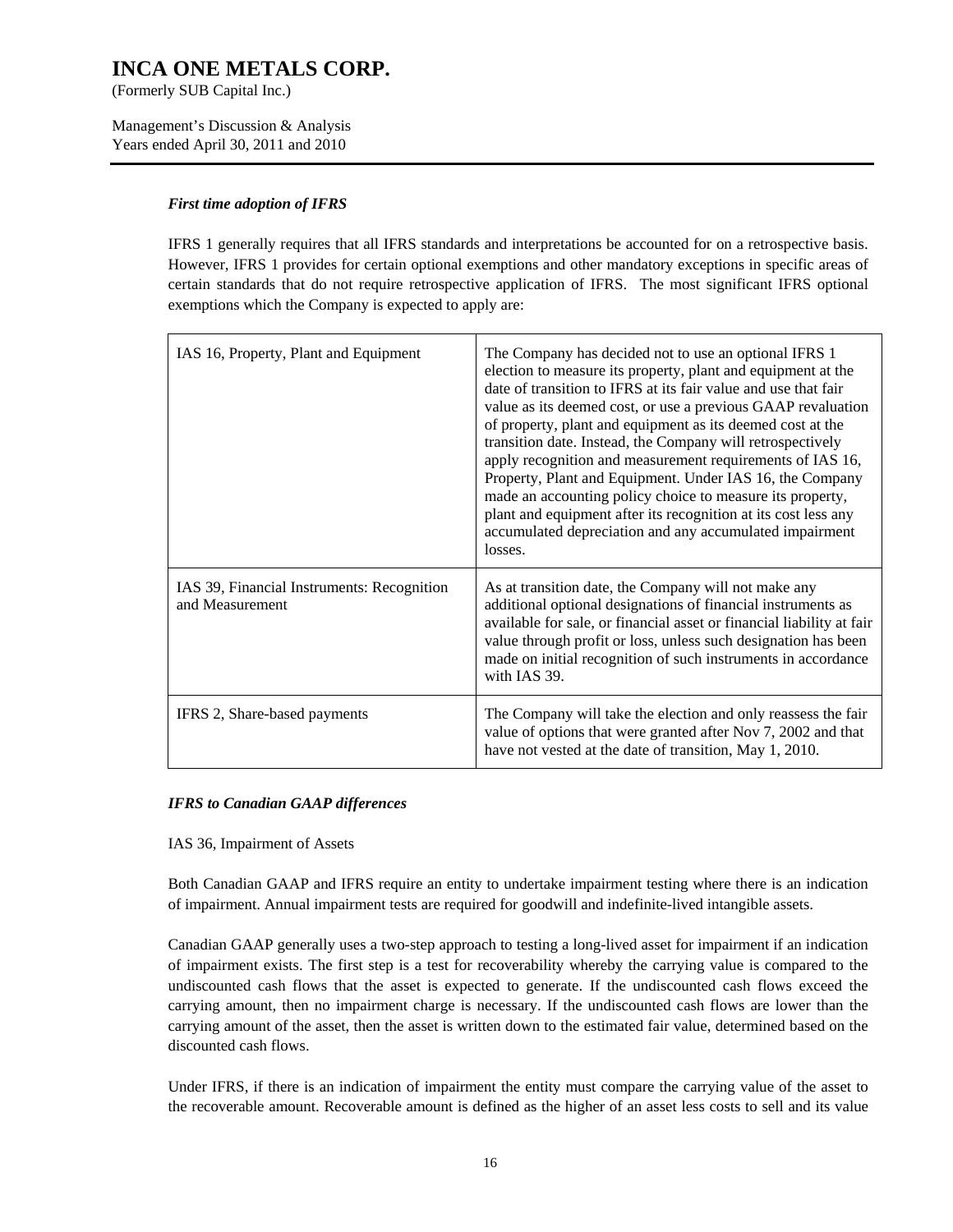(Formerly SUB Capital Inc.)

Management's Discussion & Analysis Years ended April 30, 2011 and 2010

> in use. Value in use is the present value of the future cash flows expected to be derived from an asset. An impairment loss is recognized to the extent that the carrying value exceeds the recoverable amount. Unlike Canadian GAAP, IFRS requires impairment charges to be reversed if the circumstances leading to the impairment no longer exist.

> The Company preliminarily assessed the carrying value of its exploration project in accordance with IAS 36 and found that no impairment losses are required to be recognized as at the transition date.

IFRS 2, Share-based payments

Canadian GAAP requires that share-based payments are measured at fair value and an expense recorded over the vesting period of the instrument and award forfeitures are accounted for as they occur. IFRS standards require each tranche in the grant to be amortized over their respective vesting period, and estimates of forfeiture rates are applied at the outset. The Company's accounting policy under IFRS is largely consistent with Canadian GAAP except for the initial inclusion of a forfeiture rate in the fair value estimation and small changes to the initial valuation of tranches of options that vest over different periods.

IFRS 6, Exploration for and Evaluation of Mineral Resources

Under Canadian GAAP, costs incurred in the acquisition, exploration, evaluation and development of mineral resources are capitalized as incurred. IFRS has no explicit guidance on the treatment of these costs. IFRS allows a company to set its accounting policy to expense or capitalize the costs incurred in the acquisition, exploration, evaluation and development of mineral resources. The Company's current accounting policy is likely to be maintained through transition with no differences anticipated.

The discussion above should not be regarded as a complete list of changes that will result from the Company's transition to IFRS. In the period leading up to the changeover in 2011, the AcSB has ongoing projects and intends to issue new accounting standards during the conversion period. As a result, the final impact of IFRS on the Company's financial statements can only be measured once all the applicable IFRS accounting standards at the transition date are known. The Company will continue to review new standards, as well as the impact of the new accounting standards, between now and the transition date to ensure all relevant changes are addressed.

#### **Financial Instruments and Other Instruments**

The Company manages its exposure to financial risks, including foreign exchange risk and interest rate risk, based on a framework to protect itself against adverse rate movements. All transactions undertaken are to support the Company's ongoing business and the Company does not acquire or issue derivative financial instruments for trading or speculative purposes. The Company's Board of Directors oversees management's risk management practices.

As at April 30, 2011, the Company's financial instruments consist of cash and cash equivalents, share subscription receipts in transit, amounts receivable, accounts payable and accrued liabilities and loans payable.

Cash and cash equivalents are designated as held-for-trading and carried at their fair values. Amounts receivable and share subscription receipts in transit are classified as loans and receivables and carried at their amortized cost. Accounts payable and accrued liabilities and loans payable are classified as other liabilities and carried at their amortized cost.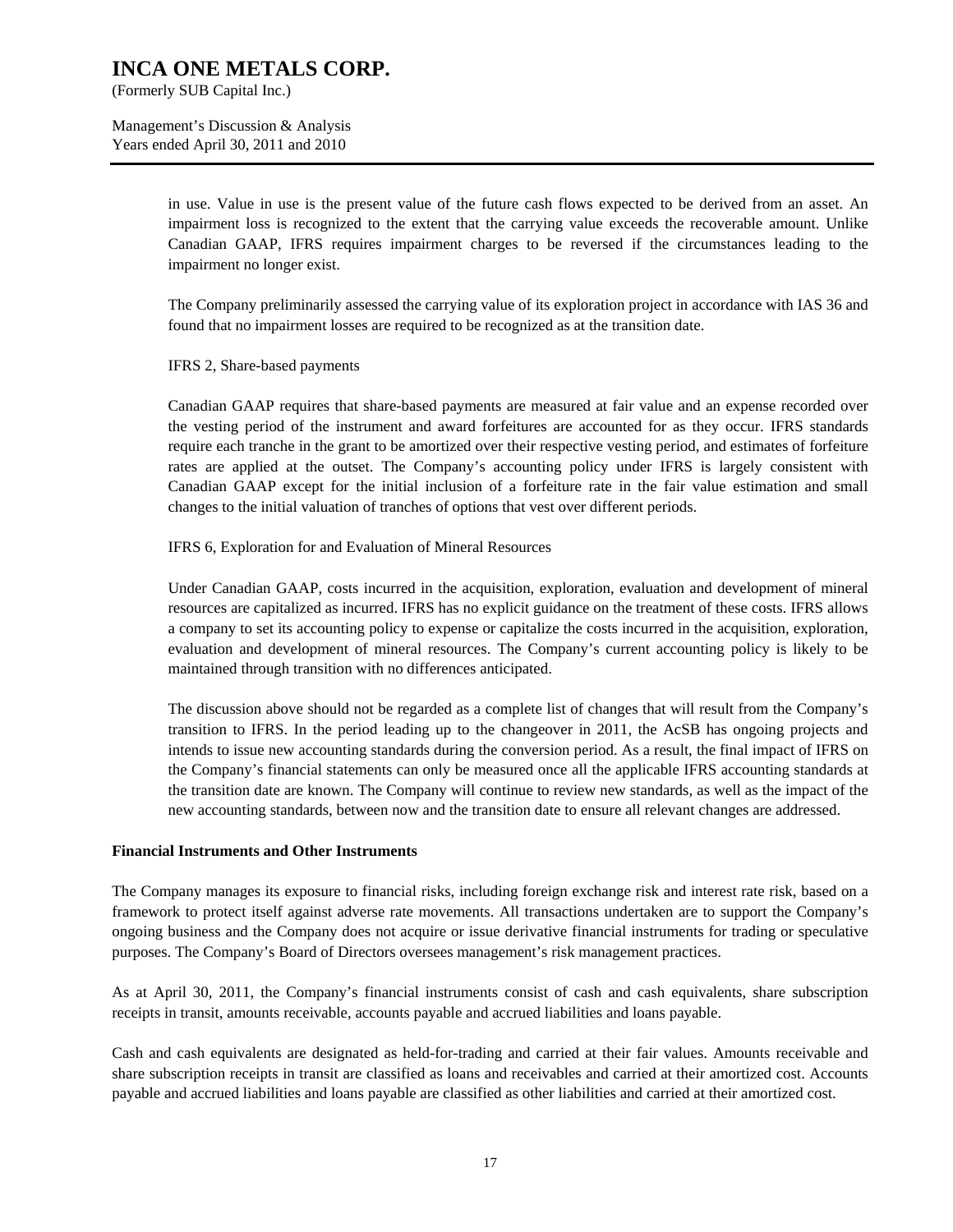(Formerly SUB Capital Inc.)

Management's Discussion & Analysis Years ended April 30, 2011 and 2010

The fair values of these financial instruments approximate their carrying values due to their short-term nature and/or the existence of market related interest rate on the instruments.

The Company categorizes all of its financial instruments which are measured at fair value as Level 1 inputs.

The risk exposure is summarized as follows:

a) Credit Risk

Credit risk is the risk of an unexpected loss if a customer or third party to a financial instrument fails to meet its contractual obligations. The Company is subject to credit risk on the cash balances at the bank, its short-term bank guaranteed investment certificates and amounts receivable. Cash and cash equivalents consisting of Guaranteed Investment Certificates ("GICs") have been invested with Schedule 1 banks or equivalents, with its cash held in Canadian based banking institutions, authorized under the Bank Act to accept deposits, which may be eligible for deposit insurance provided by the Canadian Deposit Insurance Corporation. The amounts receivable consist primarily of harmonized sales tax recoverable of \$42,254 and interest receivable of \$449.

b) Liquidity Risk

The Company's approach to managing liquidity is to ensure that it will have sufficient liquidity to settle obligations and liabilities when due. As at April 30, 2011, the Company had cash and cash equivalents of \$700,853 to settle current liabilities of \$180,592 which consist of accounts payable that are considered short term and settled within 30 days and interest bearing loans which shall be repaid on or before August 31, 2011. The Company believes that it has sufficient capital and additional financing will be available to meet its requirements for the next twelve months.

#### c) Market Risk

(i) Interest Rate Risk

Interest rate risk is the risk that the fair value or future cash flows of a financial instrument will fluctuate because of changes in market interest rates.

The Company's cash and cash equivalents attract interest at floating rates and have maturities of 90 days or less. The Company's short-term investment is invested in GICs with greater than 90 day terms but not greater than one year. These GICs have a fixed interest rate for the term of the deposit. The interest on cash and GICs is typical of Canadian banking rates, which are low at present and the conservative investment strategy mitigates the risk of deterioration to the investment. A change of 100 basis points in the interest rates would not be material to the financial statements.

(ii) Commodity Price Risk

Commodity price risk is the risk of financial loss resulting from movements in the price of the Company's commodity inputs and outputs. The Company's risk relates primarily to the expected output to be produced at its resource property described in Note 7 of the financial statements from which production is not expected in the near future.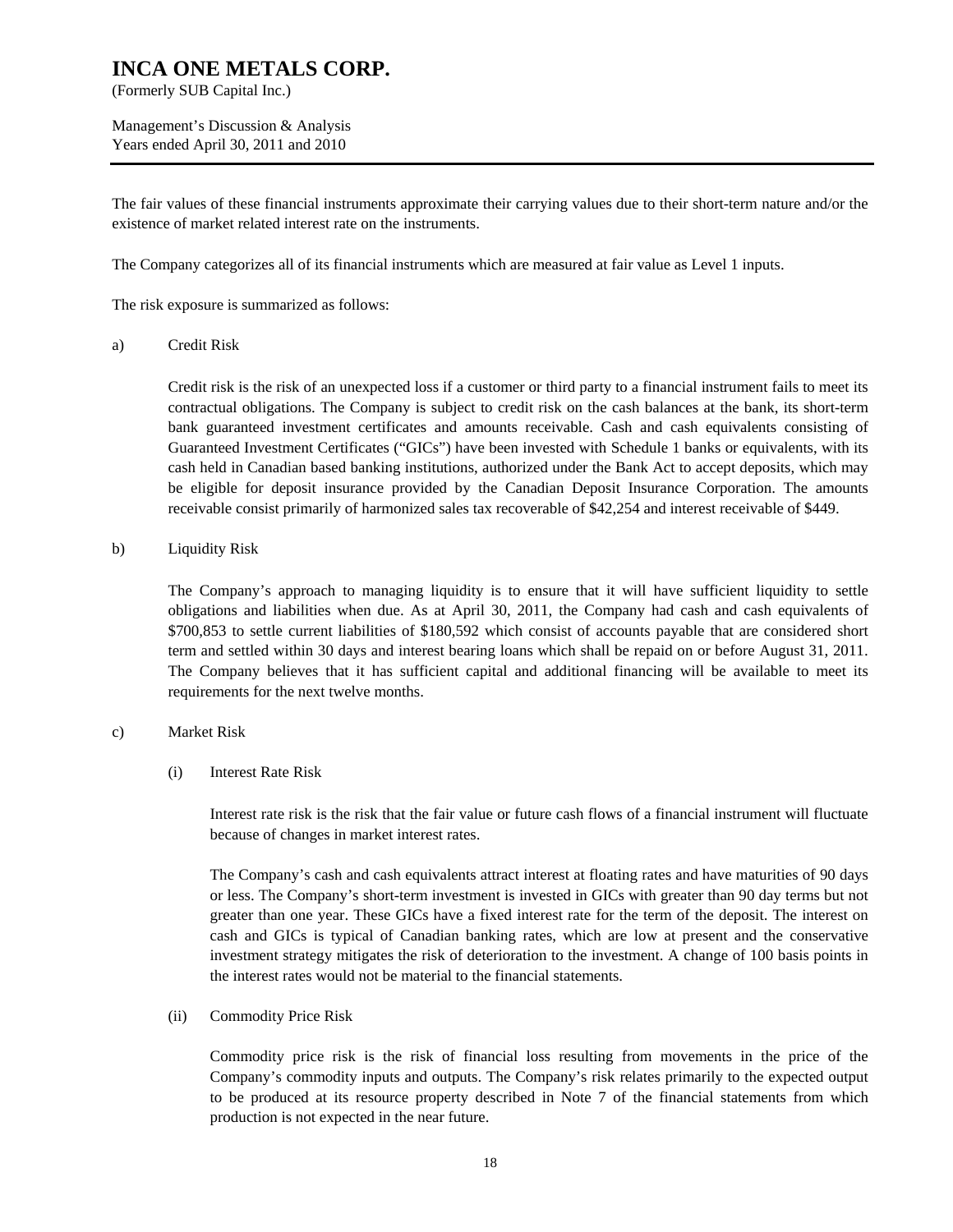(Formerly SUB Capital Inc.)

Management's Discussion & Analysis Years ended April 30, 2011 and 2010

#### **Changes in Internal Control over Financial Reporting**

Internal control over financial reporting is a process designed to provide reasonable assurance regarding the reliability of financial reporting and the preparation of financial statements for external purposes in accordance with Canadian GAAP. The Chief Executive Officer and Chief Financial Officer have concluded that there have been no changes in the Company's internal control over financial reporting or any other factors during the year ended April 30, 2011, that have materially affected, or are reasonably likely to materially affect the Company's internal control over financial reporting.

#### **Summary of Outstanding Share Data**

Authorized and issued common shares:

(a) Authorized:

Unlimited number of common shares without par value.

#### (b) Issued and fully paid:

|                                           | Number of Shares |    | Amount    |
|-------------------------------------------|------------------|----|-----------|
| Balance, April 30, 2009                   | 3,118,498        | \$ | 3,553,483 |
| Common shares issued for cash             | 6,011,078        |    | 540,997   |
| Finder's fees                             | 489,463          |    | 44,051    |
| Share issue costs                         |                  |    | (71, 051) |
| Balance, April 30, 2010                   | 9,619,039        |    | 4,067,480 |
| Common shares issued for cash             | 805,001          |    | 72,450    |
| Finder's fees                             | 80,500           |    | 7,245     |
| Share issue costs                         |                  |    | (19, 147) |
| Cancellation of escrow shares             | (109, 245)       |    | (42, 931) |
| Exercise of warrants                      | 6,064,412        |    | 758,052   |
| Exercise of options                       | 12,000           |    | 2,640     |
| Reclassification from contributed surplus |                  |    |           |
| on exercise of options                    |                  |    | 2,448     |
| Balance, April 30, 2011                   | 16,471,707       | S  | 4,848,237 |